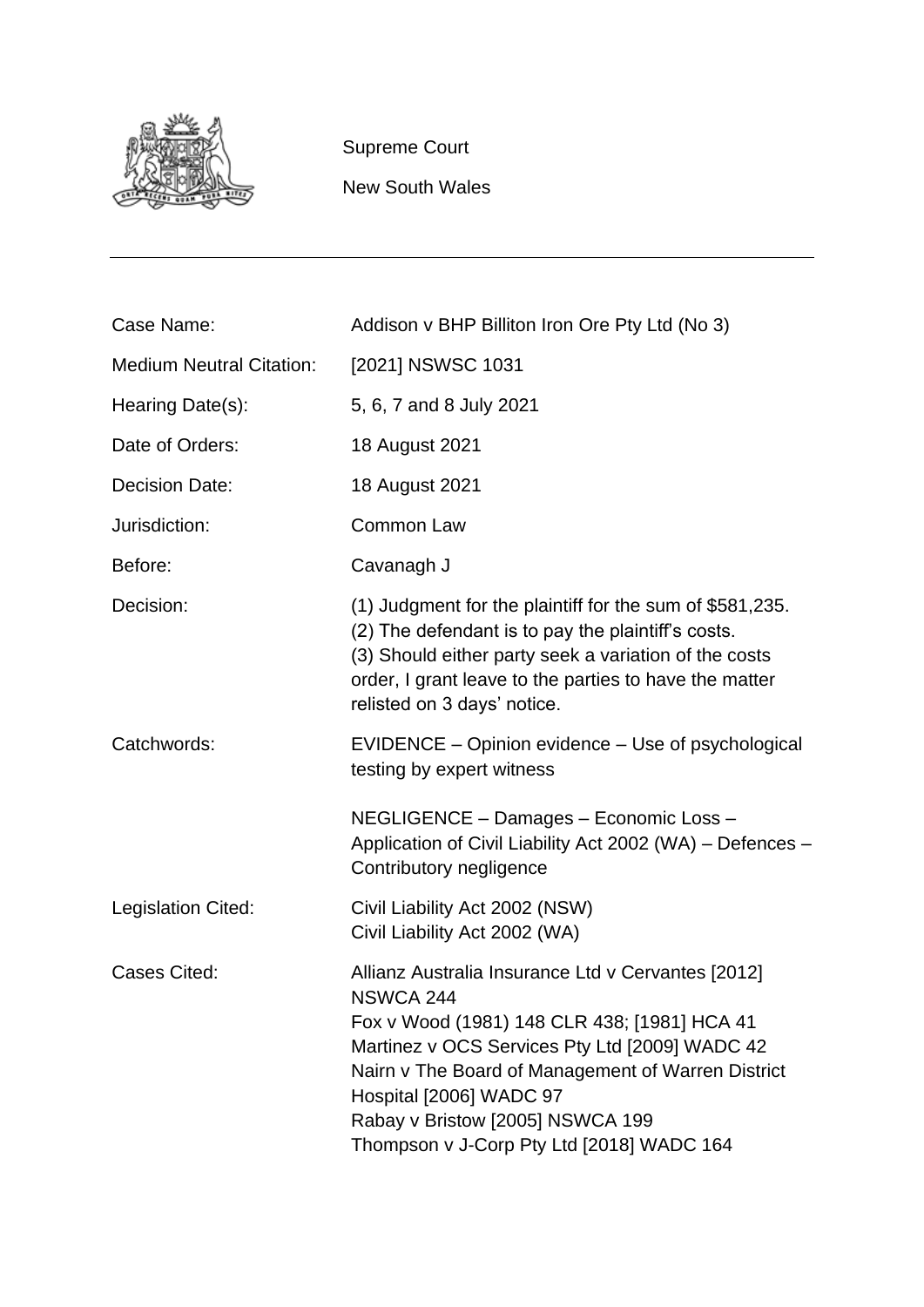|                                 | Watts v Rake (1960) 108 CLR 158; [1960] HCA 58                                                 |
|---------------------------------|------------------------------------------------------------------------------------------------|
| Category:                       | Principal judgment                                                                             |
| Parties:                        | Ronald Addison (Plaintiff)<br>BHP Billiton Iron Ore Pty Ltd (Defendant)                        |
| Representation:                 | Counsel:<br>B Dooley SC with J Lee (Plaintiff)<br>G Watson SC with W Liu (Defendant)           |
|                                 | Solicitors:<br>Don Cameron & Associates (Plaintiff)<br><b>HWL Ebsworth Lawyers (Defendant)</b> |
| File Number(s):                 | 2017/151451                                                                                    |
| <b>Publication Restriction:</b> | <b>None</b>                                                                                    |

# **JUDGMENT**

- 1 The plaintiff sustained injuries in a single vehicle motor accident on 27 January 2016 at Yandi Central Mine.
- 2 The accident occurred on an entrance road leading into the mine. The plaintiff was jolted around his cabin (the extent to which is in dispute) when he came across a floodway at speed (being a speed he was required to travel at to get up the upcoming hill).
- 3 The defendant was the occupier of the area where the accident occurred. At the time of the accident, the plaintiff was employed by Linfox Australia Pty Limited ("Linfox") and was driving a truck pulling a road train containing diesel.
- 4 Shortly prior to the hearing, the defendant admitted breach of duty but disputes that the injuries and disabilities alleged by the plaintiff were caused by the accident. Further, the defendant disputes that the plaintiff suffers from the level of disability that he maintains.
- 5 The defendant maintains that the plaintiff was guilty of contributory negligence, albeit, that by the end of the hearing, the allegation of contributory negligence was limited to a failure to wear a seatbelt at the time of the accident.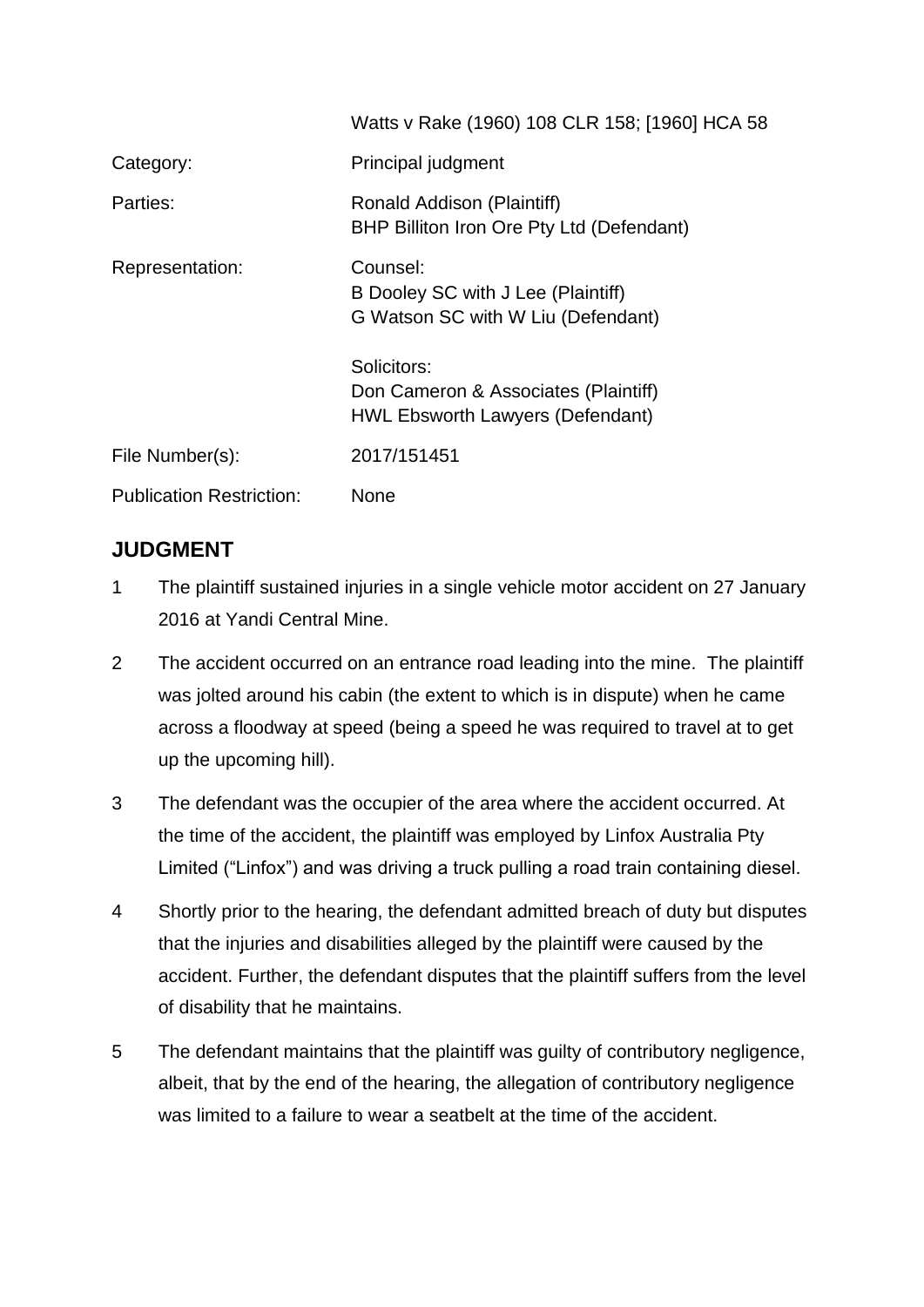- 6 Although the accident occurred in Western Australia, the plaintiff now resides in Wagga Wagga. Damages must be assessed in accordance with the *Civil Liability Act 2002* (WA) ("*CLA WA*").
- 7 In these circumstances, the central issues for determination are:
	- (1) was the plaintiff wearing a seatbelt at the time of the accident?
	- (2) if not, is the plaintiff guilty of contributory negligence and to what extent should any judgment be reduced on account of his contributory negligence?
	- (3) what physical injuries did the plaintiff sustain as a result of the accident?
	- (4) did the plaintiff develop a psychiatric condition as a result of the accident?
	- (5) to what extent is any disability caused or contributed to by any preexisting condition(s) or the result of any subsequent unrelated accidents?
	- (6) what amount is the plaintiff entitled to in respect non-economic loss?
	- (7) what amount is the plaintiff entitled to in respect of past economic loss?
	- (8) is the plaintiff entitled to any amount on account of future economic loss?
	- (9) what amount is the plaintiff entitled to in respect of domestic assistance and medical expenses?
- 8 The matter is somewhat unusual in that:
	- (1) according to the expert orthopaedic evidence the plaintiff would have recovered from his physical injuries within three months of the accident such that he would have been fit for his work as a truck driver at that time;
	- (2) the plaintiff himself accepted in evidence that by the end of 2016 the reason that he was not back at work was because of his psychological condition rather than any physical incapacity;
	- (3) the plaintiff received Workers Compensation payments from or on behalf of his employer Linfox in the amount of approximately \$300,000;
	- (4) subsequent to receipt of those payments the plaintiff entered into an agreement with Linfox to the effect that he would only be required to repay the sum of \$250,000 to Linfox out of any settlement or judgment that he might obtain in these proceedings;
	- (5) at least according to the defendant, the sum of \$59,979.63 representing the difference between payments received and \$250,000 must thus be deducted from any assessment of damages as the plaintiff has already received that amount by way of compensation and the plaintiff is not liable to repay that sum;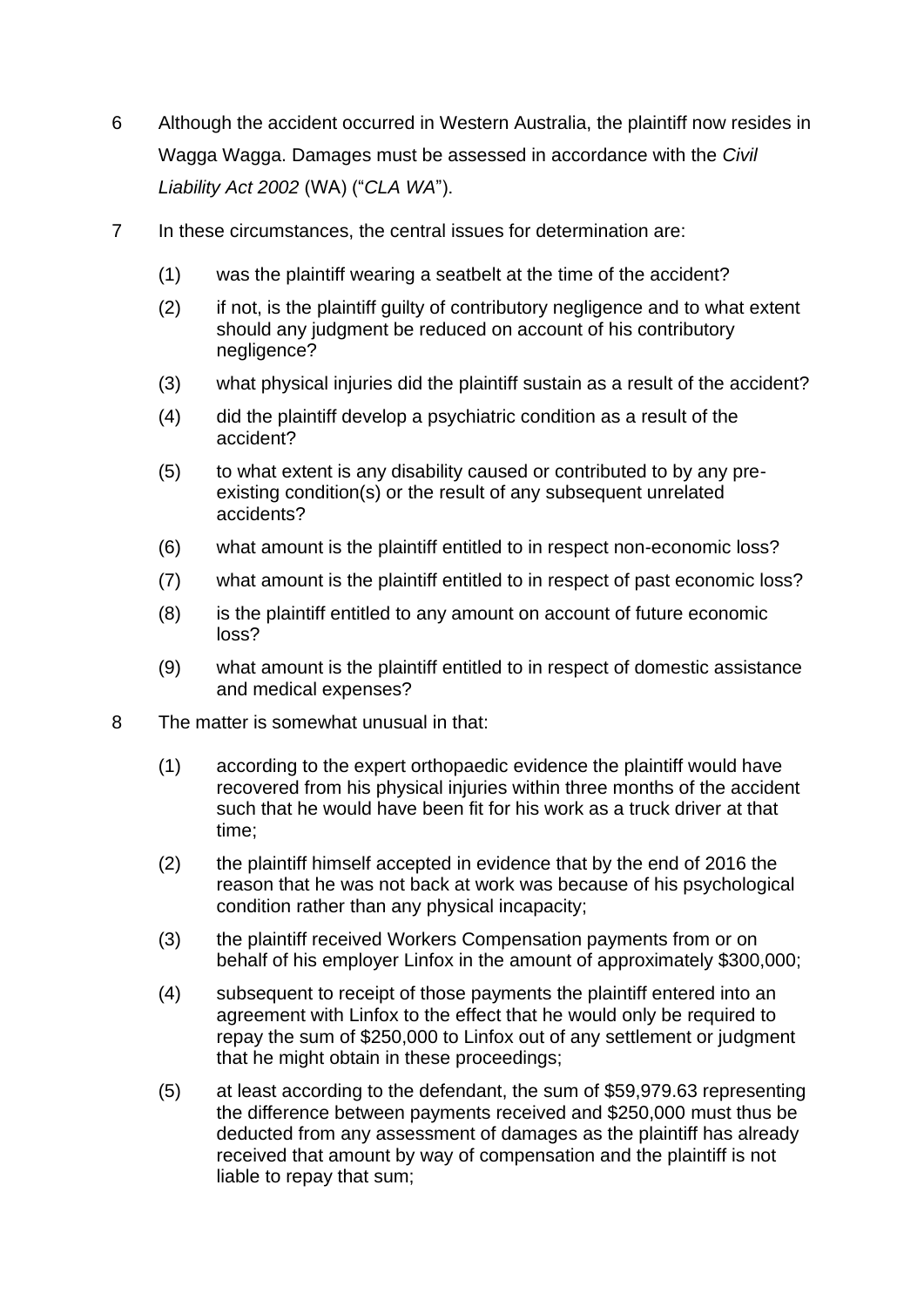- (6) the plaintiff returned to heavy truck driving 14 hours per day in September 2020 at the age of 71. He has been driving trucks, performing the work he was performing prior to the accident, working 14 hours a day for 4 to 5 days a week since September 2020, despite his age. He says that he intends to continue to do so until the age of 75; and
- (7) he says that he remained off work for a period of four years subsequent to the accident because of his psychological state which, on his case, is a combination of anxiety, depression and PTSD. He says that even though he has returned to work 14 hours a day, he continues to suffer from psychological symptoms.
- 9 Brian Dooley SC appeared with James Lee on behalf of the plaintiff. Geoffrey Watson SC appeared with Winnie Liu on behalf of the defendant.
- 10 The hearing was conducted entirely with the use of Microsoft Teams during the period of a lockdown in Sydney. Whilst there was the occasional technological problem, no-one suggested that the evidence or the giving of the evidence was in any way impacted by the inability to appear in person.

# **Background**

- 11 Both the pre and post-accident chronology of events is not in dispute. Much of the plaintiff's evidence (contained in his evidentiary statements) was not the subject of challenge. That is not to say that I must accept every aspect of the plaintiff's evidence that has not been the subject of challenge but the following chronology is uncontroversial.
- 12 The plaintiff is currently 72 years of age. He left school in Year 11 and initially worked on the family farm in Victoria. He first obtained a truck licence at the age of 19. He has spent most of his working life driving heavy trucks, primarily semi-trailers and tankers. Much of his work has been in long-distance truck driving. In 2013, he obtained employment with Linfox as a tanker driver working out of Port Hedland in Western Australia. He was required to drive a road train carrying diesel fuel, transporting the fuel from a depot into the mine. The roundtrip from Port Hedland to the mine sites would take approximately 14 hours and cover a distance of 700 kilometres. He did this 4 days a week and worked 56 hours per week.
- 13 He appears to have had a consistent work history for many years prior to commencing with Linfox.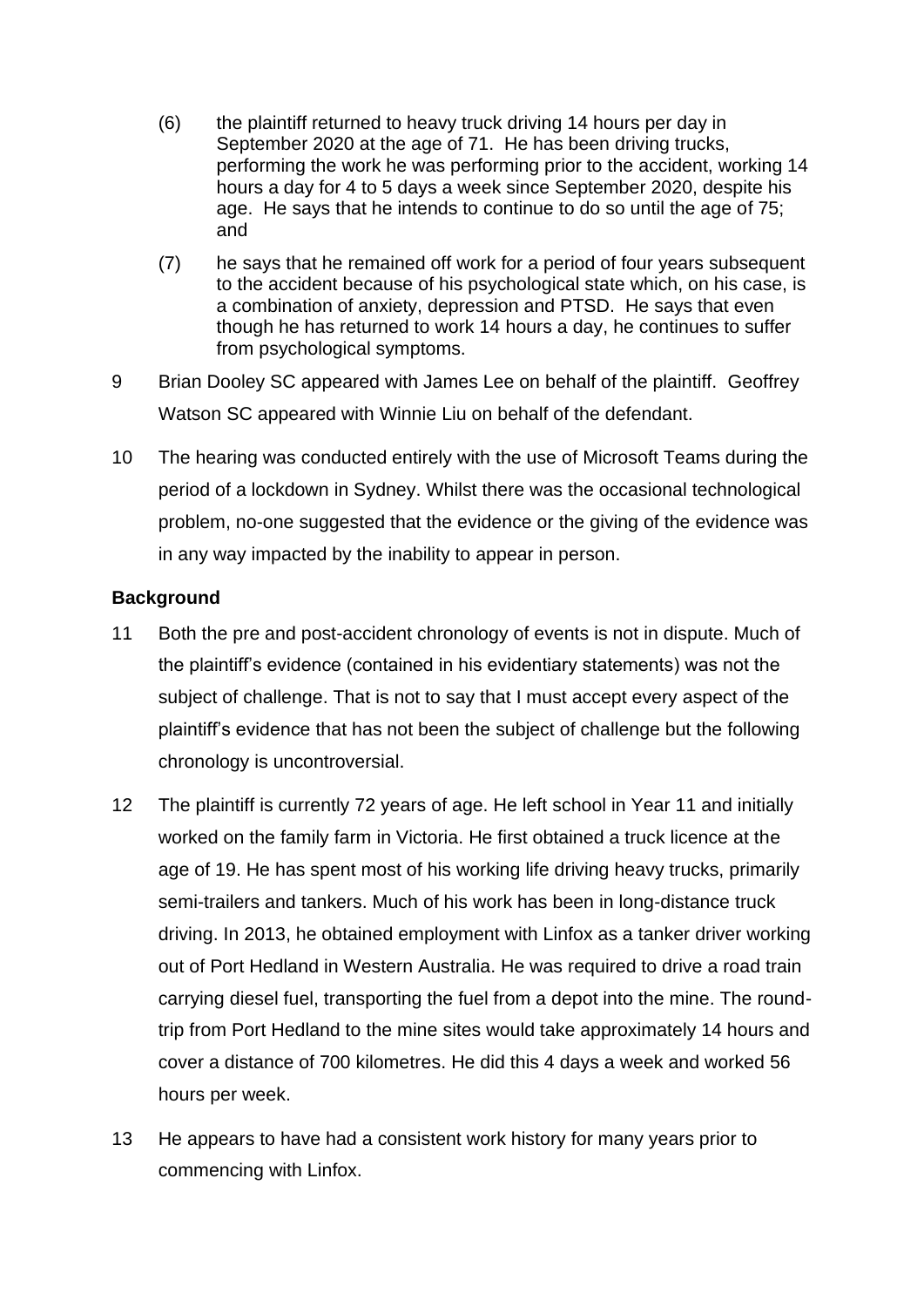- 14 On 27 January 2016 he started work at the Port Hedland depot. He picked up a triple road train filled with 118,000 litres of diesel. He left the depot at approximately 8.00am and drove to the Yandi Central Mine site. To get to the delivery point of the mine site, he was required to use the OHP2 access road. He had driven the road with loaded tankers many times before.
- 15 There was a boom gate controlling access to the road. After proceeding through the boom gate he drove approximately 5 to 6 kilometres before turning into the OHP2 access road. When using the OHP2 access road he was required to conform with a procedure called "Ascend Yandi Central Hill". He believes that this procedure was prepared by Linfox and approved by BHP. The procedure would require him to stop at the summit of the first hill and write out a "Take 5" document being a process by which the driver is required to identify and take note of any potential hazards such as cattle on the road or roadworks.
- 16 On the occasion of the accident he completed the Take 5 document. From the summit of the hill, he was not able to see the state of the floodway at the bottom of the hill. The passage through the road involved a descent, followed by a sharp ascent. At the bottom of the descent there was a floodway. As he approached the bottom of the hill, he was required to maintain his speed of 60 kilometres per hour, so as to ensure that he could make it up to the top of the hill. Approximately 50 metres from the floodway, he first noticed that the floodway looked rough. As he got closer, he saw two deep trenches in the floodway. He said that by that stage, he had no option but to hold his line and continue to drive through the floodway. He believed that if he tried to stop, the trailers would crush the prime mover, no doubt leading to a catastrophic accident.
- 17 As he hit the first trench, the bullbar hit the ground. He says that he was thrown up and down in the cabin. Gravel from the floodway was thrown onto the sides and the front of the cabin. The equipment in the bunk was thrown around the cabin. Despite this, he was able to keep the tanker on the road even though that same jolting process was repeated when he hit the second trench. He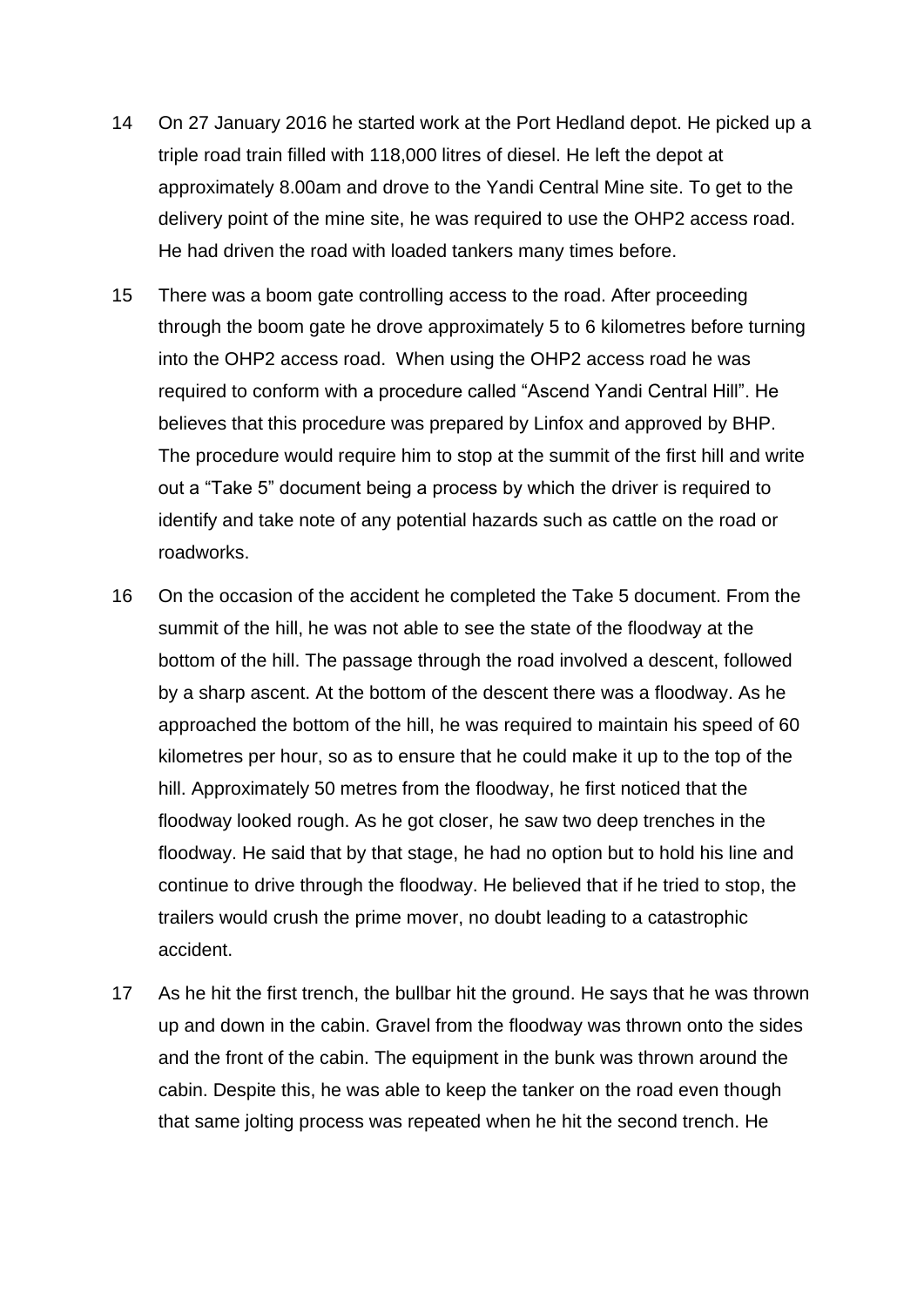believed that, if the prime mover was allowed to jack-knife, then the trailer would have come over the top of the prime mover and probably overturned.

- 18 Although he experienced immediate pain, he continued to drive to the unloading point. He says that at that point he was screaming with pain. He had never experienced pain like that before. He immediately reported the accident and his injury. He was given an injection by BHP paramedics and transported to hospital. He was taken by ambulance to Newman Hospital. He was admitted for a period of five days. Thereafter, he was transferred to Royal Perth Hospital by air ambulance. He was admitted for a period of three days. He then returned to Port Hedland. He sought treatment from his general practitioner and was referred to Dr Brian Hsu, an adult and paediatric spine surgeon.
- 19 On 9 March 2016 he returned to his home in Wagga Wagga. On 11 March 2016 he first consulted a psychiatrist, Dr Adesina Adesanya. During this period, he continued to wear a back brace. He remained off work. He was informed on 15 March 2016 that surgery for his orthopaedic complaint was not required.
- 20 He made a claim for Workers Compensation payments and received payments for a period of 104 weeks. He says that was the maximum that he could receive having regard to the relevant legislation. During this two year period, his medical expenses were also paid by the Workers Compensation insurer.
- 21 He continued to see his treating psychiatrist, Dr Adesanya, on a regular basis throughout 2016, 2017 and 2018. However, he only saw Dr Adesanya once in 2019 (4 February 2019) and twice in 2020 (7 July 2020 and 29 October 2020). By 1 February 2017, he was informing his general practitioner that he had less back pain and more back mobility.
- 22 The plaintiff did not perform any work between the date of the accident and 4 July 2017. On that day he commenced volunteer work with Baptist Care as an offsider on a community transport bus picking up and dropping off elderly passengers. He worked two hours for two days a week and then three hours for two days a week. He ceased that voluntary work on or about 27 September 2018. He says that two elderly patients passed away and he found it difficult to cope with this.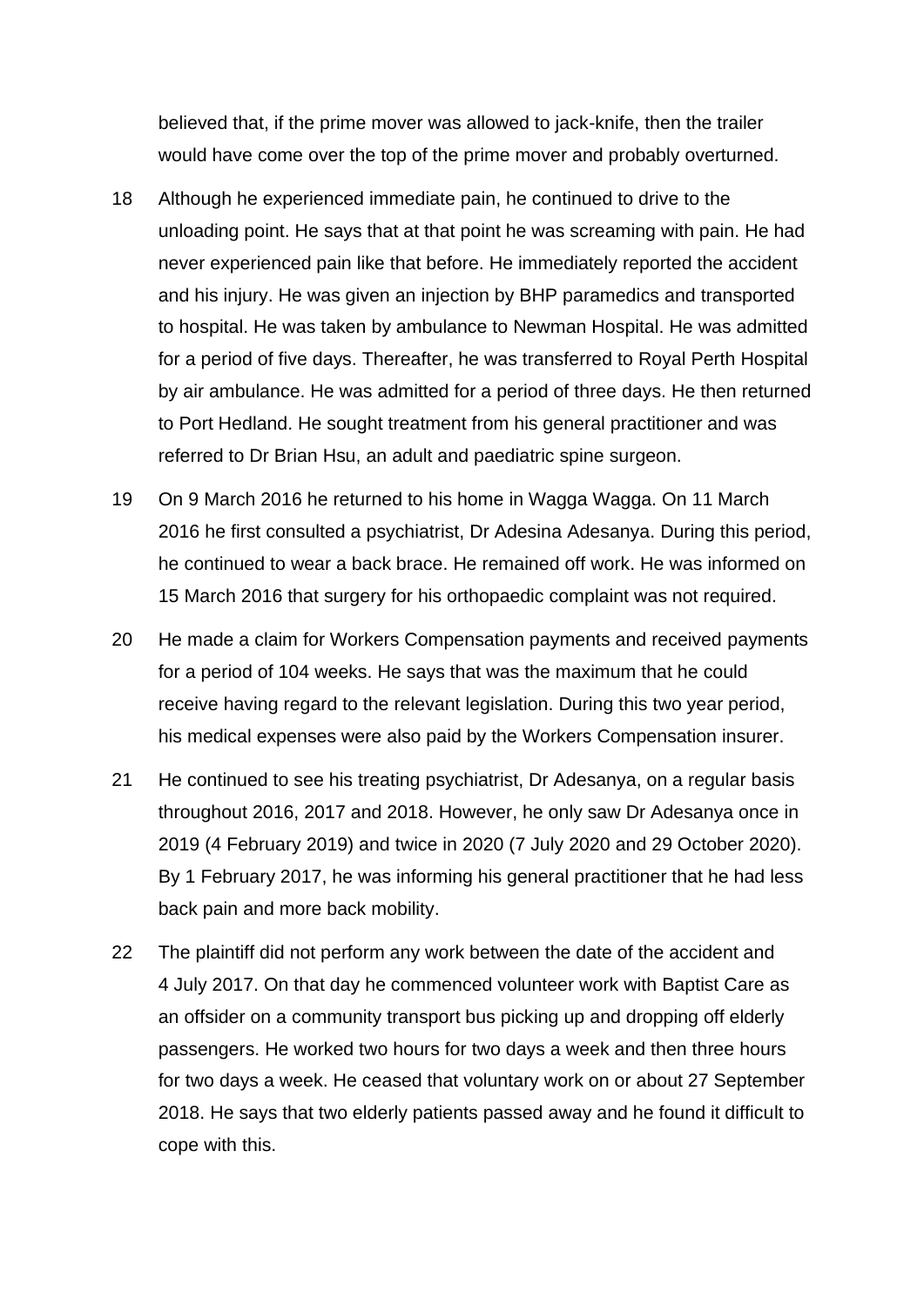- 23 On 7 March 2019, he attempted to restart his truck driving career. He took some lessons and on 22 May 2019 he undertook the Roads and Maritime Services heavy vehicle driving test. He says he was required to take this test to retain his licence in any event. However, he did not attempt to obtain any regular work at that time.
- 24 On or around July 2020 he contacted his old boss at Linfox and made an enquiry as to whether there would be any work for him. Whilst he initially sought casual work, that was not possible, so he started back at work on a fulltime basis. His original plan was to work 12 weeks straight and then have four weeks off. His first day at work was 14 September 2020. Since that time he has been back driving tankers, working 4 to 5 days a week for 14 hours per day.
- 25 The effect of his evidence is that he would like to work longer hours but he is not permitted to do so. He says that he intends to work until the age of 75. In his original evidentiary statement, which was obviously prepared well before he returned to work, he said that but for the accident he would have worked until the age of 72. In fact, he returned to work at the age of 71.
- 26 The plaintiff says that he is entitled to his full loss of income between the date of the accident and his return to work in September 2020, with a deduction of five weeks when the plaintiff was injured in an unrelated accident. Further, he says that he is entitled to a buffer on account of future loss of earning capacity. He claims domestic assistance for three hours per week from the date of the accident. He claims a buffer on account of future domestic assistance. He says that he is entitled to payment of all of his medical expenses, whether paid by the Workers Compensation insurer or paid by him.
- 27 At the expiration of the two year period subsequent to the accident, the plaintiff entered into a settlement with Linfox. The nature of the claim pursued by the plaintiff against Linfox is not entirely clear but the effect of the settlement is that, even though Linfox had paid a total of approximately \$300,000 in Workers Compensation payments up to that time, it agreed to accept repayment of a sum of \$250,000 should the plaintiff negotiate a settlement or receive damages arising out of these proceedings. This means that the plaintiff does not have to repay all of the Workers Compensation payments he has received.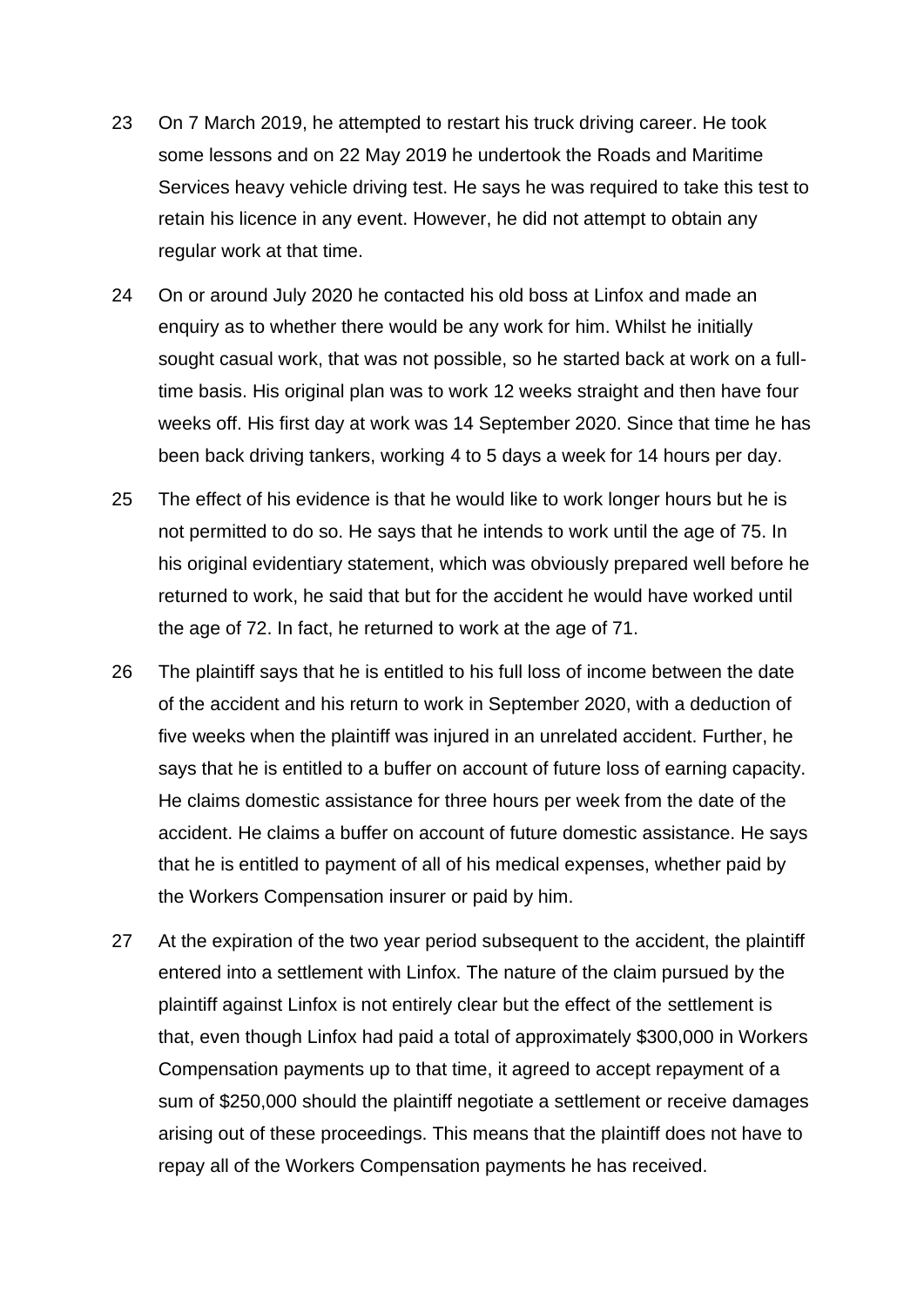- 28 The defendant submits and the plaintiff agrees (at least partially) that should the effect of any judgment in this matter be that he is awarded damages, including sums equivalent to the amount that he received by way of Workers Compensation, then the defendant will be entitled to a deduction in the judgment sum in respect of an amount up to \$59,979.63.
- 29 I will now deal with the issues as identified by the parties.

# **Contributory negligence**

- 30 Although the defendant pleaded a number of particulars of contributory negligence, by the conclusion of the hearing, the defendant relied only on one allegation being that the defendant was not wearing a seatbelt at the time of the accident.
- 31 The basis of this contention was not that the plaintiff had admitted to not wearing a seatbelt but rather that, based on the defendant's expert engineering evidence and having regard to the plaintiff's description of what occurred inside the cabin of his truck, he could not have been wearing a seatbelt.
- 32 Indeed, there was general agreement between the defendant's expert, Dr Gibson, and the plaintiff's expert, Mr Byrnes, that this must be so. Both Dr Gibson and Mr Byrnes prepared a joint report and gave evidence concurrently. Having said that, Mr Byrnes did not have much of a role to play on the issue of wearing a seatbelt because he accepted that he did not have the same expertise as Dr Gibson. In particular, he does not have any experience in biomechanical engineering.
- 33 I should say that the defendant only admitted breach of duty of care shortly before the hearing and much of the original reports of the three experts who were retained in the matter was devoted to the issue of primary negligence. Their evidence was rendered irrelevant following the admission of a breach of duty of care and the focus of the oral expert evidence was on the seatbelt issue.
- 34 It is only necessary to say that having considered the dimensions of the cabin (based on a scale drawing) and having assumed as accurate the proposition that the result of the incident was that the plaintiff was thrown upwards and hit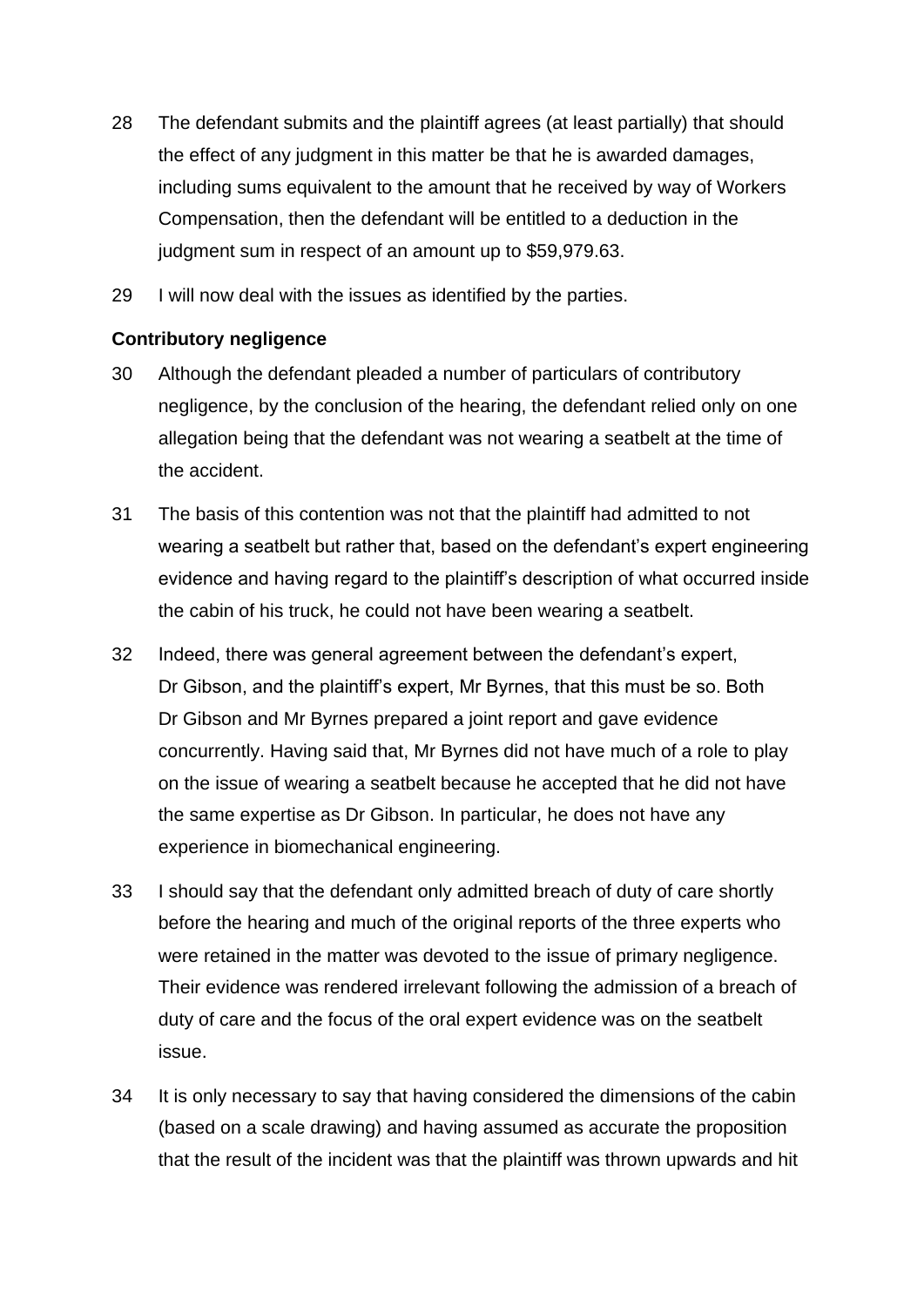his head on the roof of the cabin (perhaps twice), Dr Gibson concluded that the plaintiff must not have been wearing a seatbelt or, at the very least, that the seatbelt could not have been properly fitted.

- 35 This is because the distance between the plaintiff's head when sitting on the driver's seat and the roof of the cabin was such that the seatbelt would have prevented him from being thrown upwards a sufficient distance so as to hit his head on the roof of the cabin. That is, the effect of the expert evidence prior to the experts entering the witness box was very much that if the plaintiff hit his head on the roof of the cabin he could not have been wearing a seatbelt.
- 36 However, as a result of a forensically successful cross-examination of Dr Gibson by Mr Dooley (with the assistance of Mr Lee), Dr Gibson had cause to change his opinion. Firstly, he accepted that his calculations as to whether it was possible for the plaintiff to have hit his head might be different if the plaintiff was leaning forward or sitting in some funny position at the point of impact. More significantly, he accepted that if the plaintiff had hit his head on the roof, he would have expected there be some record of injury to the head or some other bruising (there was no such record or complaint).
- 37 Further, the proposition that the plaintiff was jolted upwards to such an extent that he hit his head on the roof would be inconsistent with the plaintiff keeping his foot on the accelerator and keeping a hold of the steering wheel at all times (as he must have done to control the vehicle as it went through the floodway).
- 38 The plaintiff says that he was wearing a seatbelt. Indeed, he said so to his employer (Mr Hogg) at the same time as he was telling Mr Hogg that he had hit his head on the roof. The plaintiff had been driving for over an hour prior to the accident. Whilst he did stop at the top of the hill and complete the Take 5 exercise, that was undertaken in his truck. It was just a matter of filling in a form. It seems inherently improbable that an experienced truck driver carrying a load of diesel fuel would not have been wearing his seatbelt.
- 39 Having regard to the concessions made by Dr Gibson, there is really no evidence to support the proposition that he was not wearing a seatbelt and, in the circumstances, the defendant fails on its allegation of contributory negligence.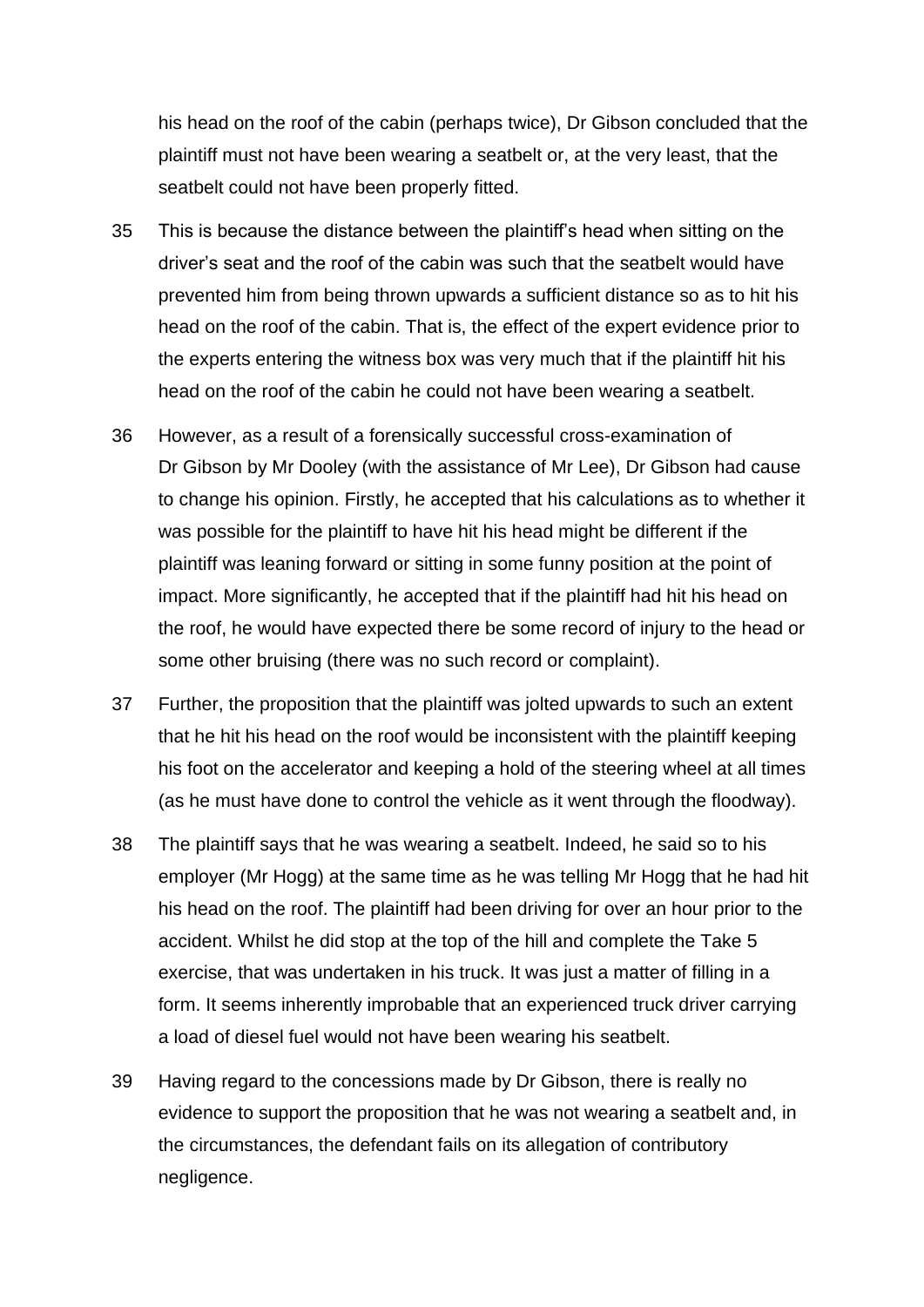- 40 Of course, as Mr Watson submits, it remains somewhat puzzling that the plaintiff would have been providing a history, essentially to all those who had a need to find out about the circumstances of the accident, that he did hit his head on the roof. Whilst the plaintiff was extensively cross-examined on this issue and the defendant has detailed all of the occasions on which the plaintiff must have said that he hit his head on the roof in the defendant's closing submissions, it is only necessary to say that it seems highly unlikely that the plaintiff did hit his head on the roof. Indeed, when giving oral evidence on the hearing he specifically stated that he did not recall hitting his head on the roof.
- 41 Whilst I accept that sometimes, particularly in hospital or GP's notes, the same history can be repeated when in fact it was only given once, it is difficult to understand where the consistent history of hitting his head could have come from other than the plaintiff. The plaintiff attempted to explain the inconsistency between the pre-hearing history and his oral evidence by suggesting that whenever he explained the force of the impact, those interviewing him always asked or assumed that he hit his head on the roof. I do not accept this explanation.
- 42 There were a number of explanations or justifications which the plaintiff gave during his evidence which are difficult to accept. Be that as it may, the significance of whether the plaintiff hit his head on the roof was somewhat diminished by the end of the hearing because:
	- (1) there is no dispute that the plaintiff sustained an axial compression fracture at T9. Further, there is no dispute that that fracture only rendered him unfit for work for a period of three months; and
	- (2) according to Dr Gibson, he could have sustained such a fracture either by hitting his head on the roof or being jolted off the seat and landing heavily on it again (which most likely occurred).
- 43 In my view, the likely explanation for the regular statements by the plaintiff that he hit his head on the roof is that he was providing an exaggerated or dramatic version of what occurred inside the cabin. It may just be an example of the well-known phenomenon of persons being involved in traumatic events not being able to provide a clear description of what actually occurred or it may be an example of a deliberate exaggeration. I would only say that its significance was greatly diminished by the time of the presentation of all of the evidence.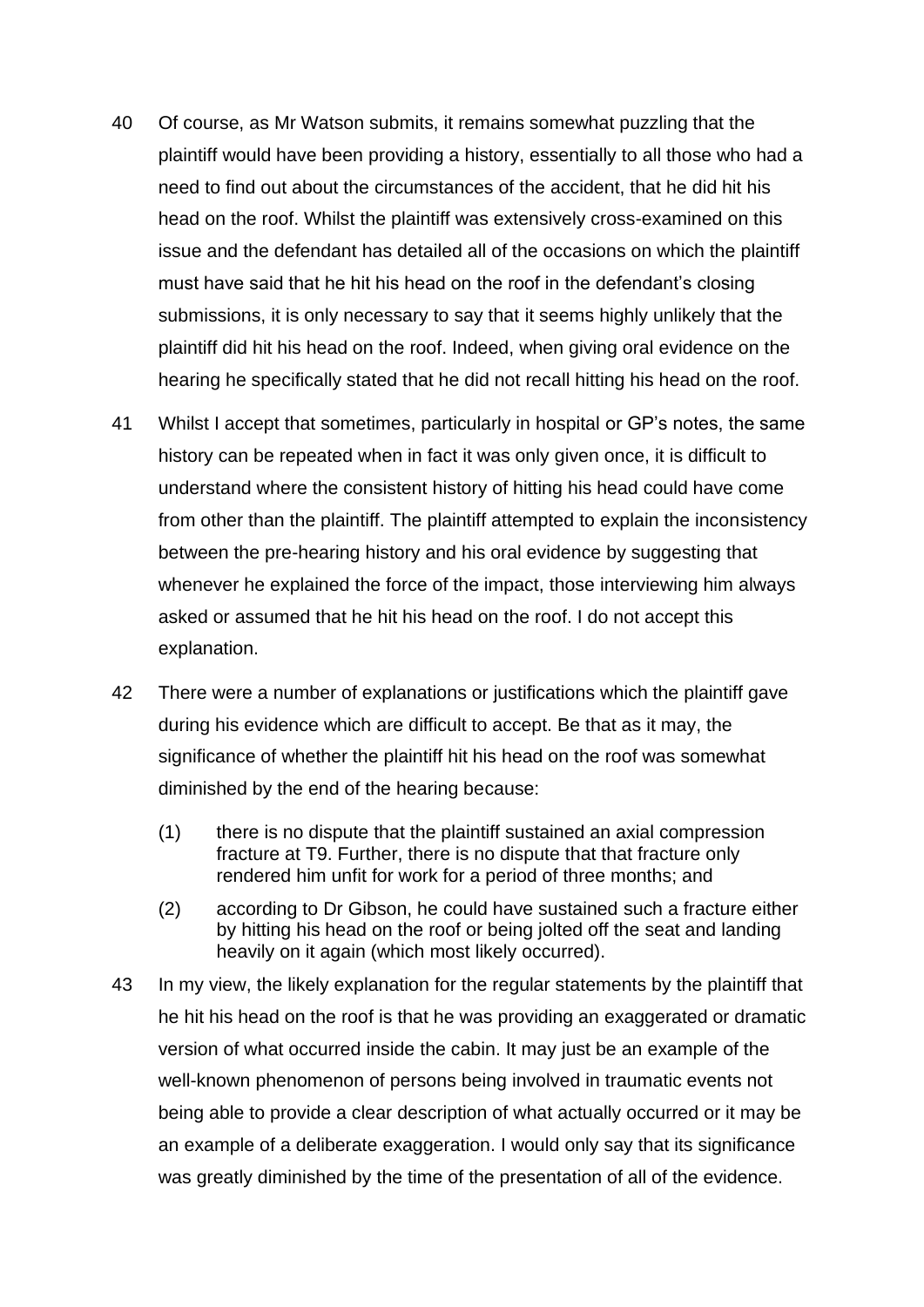# **Damages**

44 It is convenient that I deal with the damages assessment on an issue-by-issue basis.

# *The plaintiff's evidence*

- 45 Much of the plaintiff's evidentiary statements was not the subject of challenge during cross-examination. The focus of cross-examination was very much on:
	- (1) the mechanics of the accident and what happened to the plaintiff inside the cabin;
	- (2) whether he was wearing a seatbelt;
	- (3) the nature of pre-existing back and PTSD conditions;
	- (4) his symptoms subsequent to the accident;
	- (5) whether he remained unfit for work for more than 12 months after the accident; and
	- (6) whether he had any need for care at all.
- 46 The upshot of the cross-examination was that it was suggested that he was not giving accurate evidence in a number of respects and that he had not provided correct histories to the doctors. Further, and of most significance to the central issue in the case (being his entitlement to economic loss), was the emphasis on his bike riding activities subsequent to the accident.
- 47 There are other statements made by him in the witness box which I would not accept as being entirely accurate. For example, when it was suggested to him that he was able to be back riding the same distances that he had been prior to the accident, the plaintiff referred to his speeds as if to suggest that there was a reduction in average speed due to his injuries. His own records do not support that suggestion.
- 48 His statement that he remained unfit for any useful work until the day he actually started work in September 2020 is difficult to accept. His suggestions of an ongoing inability to perform some of the domestic tasks are difficult to accept. The history provided to his occupational therapists for the purpose of this case was not accurate. It seems improbable that he has difficulty carrying the grocery bags. His complaint of increased pain when undertaking modest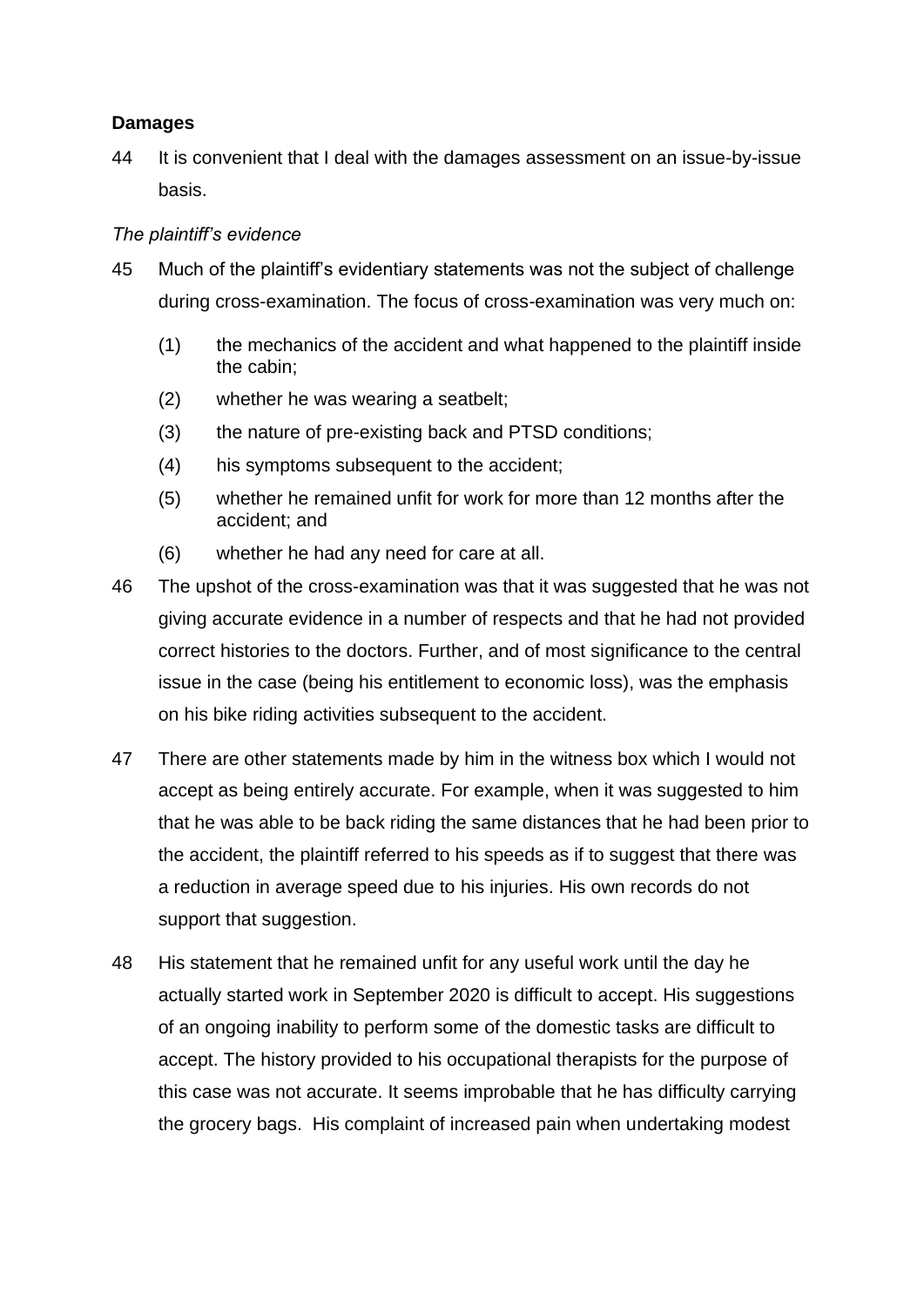lifting or mowing the lawn again seems improbable when he is either riding hundreds of kilometres per week or working 14 hours per day.

- 49 On the other hand, Mr Dooley submits that I would have regard to the fact that the plaintiff returned to work nine months before the commencement of his hearing, after a four year absence. The effect of this submission is that if he was seeking to maximise his claim, he would not have returned to work.
- 50 There is merit in that suggestion, although of course in his original evidentiary statement he said that but for the accident he would have retired at the age of 72 in any event.
- 51 In the end, I formed the view that some of the plaintiff's evidence was somewhat self-serving. This does not mean that he was being dishonest. Rather, he had a tendency to offer explanations which might assist in recovering damages, rather than detract from this claim.
- 52 It must be remembered that injured persons often become aggrieved about what has happened to them as a result of the conduct of another person, that is, the defendant, and come to believe in their entitlement to be compensated. Sometimes they have unrealistic expectations and are made aware by their own solicitors that the amount they might recover will necessarily depend upon their own evidence, particularly their answers in cross-examination.
- 53 There may be circumstances in which self-serving evidence is a reflection of dishonesty, but there may also be circumstances in which self-serving evidence should be viewed in a different context.
- 54 It is instructive to examine the plaintiff's evidentiary statements, having regard to not only the content but when they were made. The principal evidentiary statement is dated 22 December 2017. In that statement, the plaintiff refers to both his physical and psychological complaints. He also refers to his bike riding. In terms of his physical complaints, he says:

"Presently, I still suffer from significant pain in my mid back under the shoulder blade on the left hand side. This pain is still there all the time but fluctuates in intensity. This pain causes me a good deal of trouble at night and interferes with my ability to get a good night sleep. If I engage in some physical activity such as mowing the lawn or doing some modest lifting, it can aggravate my back and I will have increased pain which usually comes on slowly over the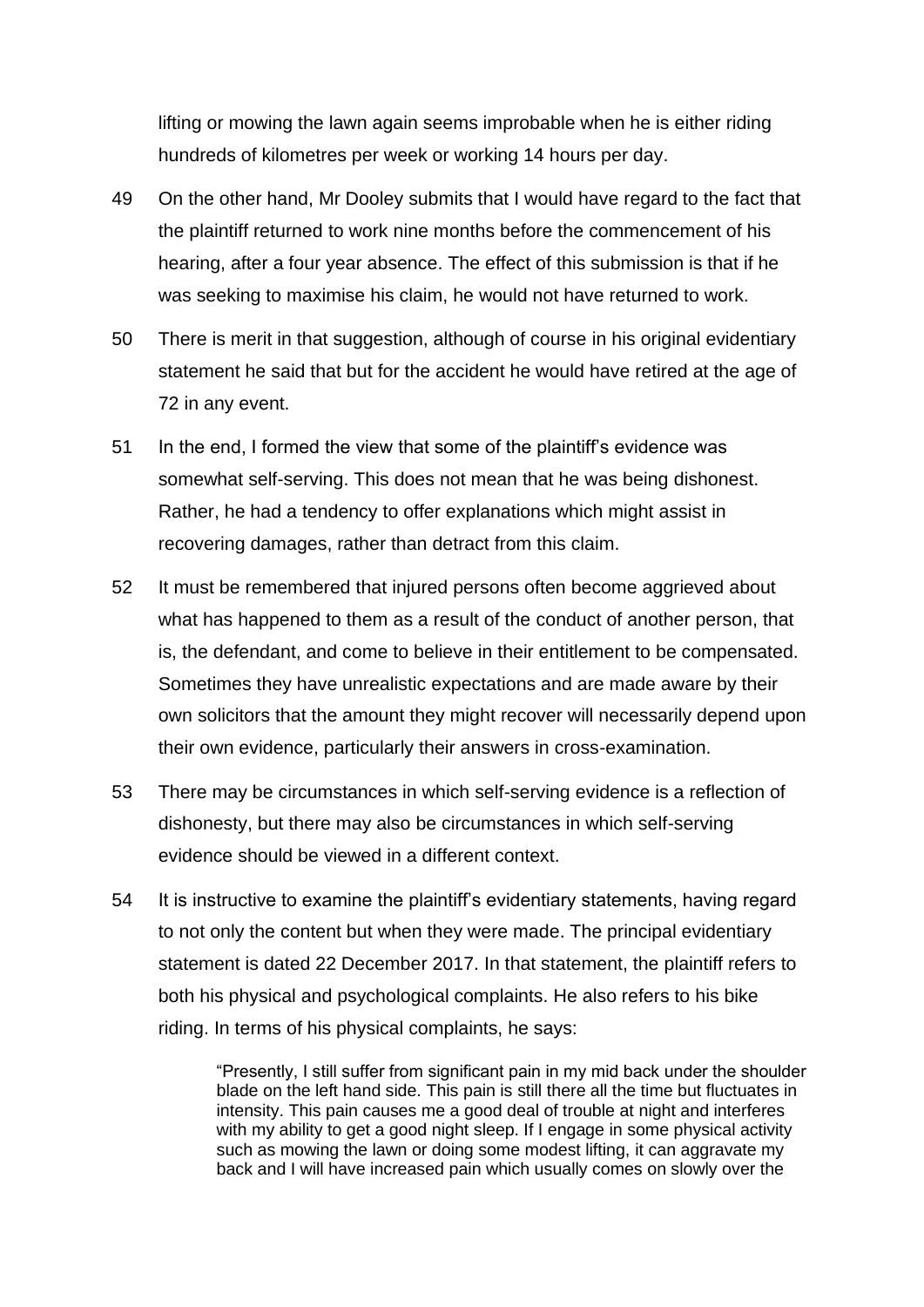next few hours. When this happens, I just take a few more painkillers and rest until the pain subsides. If this pain persists I seek treatment from Markus Smith. I continue to wear my brace every day for approximately 12 hours a day."

- 55 As at the date of that statement the plaintiff had been involved in regular and substantial road riding. Further the orthopaedic experts agree that having regard to the nature of the plaintiff's orthopaedic injury, he would have been fit to return to his pre-accident long-distance truck driving within three months of the accident.
- 56 It is difficult to reconcile his evidence about the state of his back in December 2017 with any medical evidence. It is also difficult to reconcile that evidence with his own statement, during oral evidence, to the effect that the reason he was still off work by the end of 2016 was his psychological condition. He did not suggest that it was in any way related to any physical problem.
- 57 Further, he spoke of his cycling activities in his December 2017 statement as follows:

"I have been a keen cyclist for many years. In December 2015 I was home on leave and I rode 1258kms in one month. This included a ride from Wagga to Bairnsdale via Mount Hotham.

I made an effort, encouraged by my doctors and physiotherapist to return to bike riding. Initially this was connected with a lot of pain and significant anxiety. Now, I am regularly able to ride up to 50kms, however, I have always required a family member to be in the riding group as, if I do not have someone there who understands my situation, I'll become fearful and anxious and usually this would mean that I would turn around and immediately return home."

- 58 Whilst his observations as to his pre-accident cycling may have been accurate, his reference to his post-accident cycling was not. He was plainly riding more than 50 kilometres at a time and had been doing so for more than 12 months (at the time of the statement). The proposition that he would only ride with a family member in the group cannot be accepted. If it be accurate, it must mean that this unidentified family member would have had to ride with him on a daily basis, often more than 100 kilometres a day.
- 59 In the end I consider that I must treat the plaintiff's evidence with caution. There is a degree of overstatement or exaggeration in a number of aspects of his evidence. It will be particularly important (as it always is) to have regard to objective contemporaneous evidence and expert medical opinion.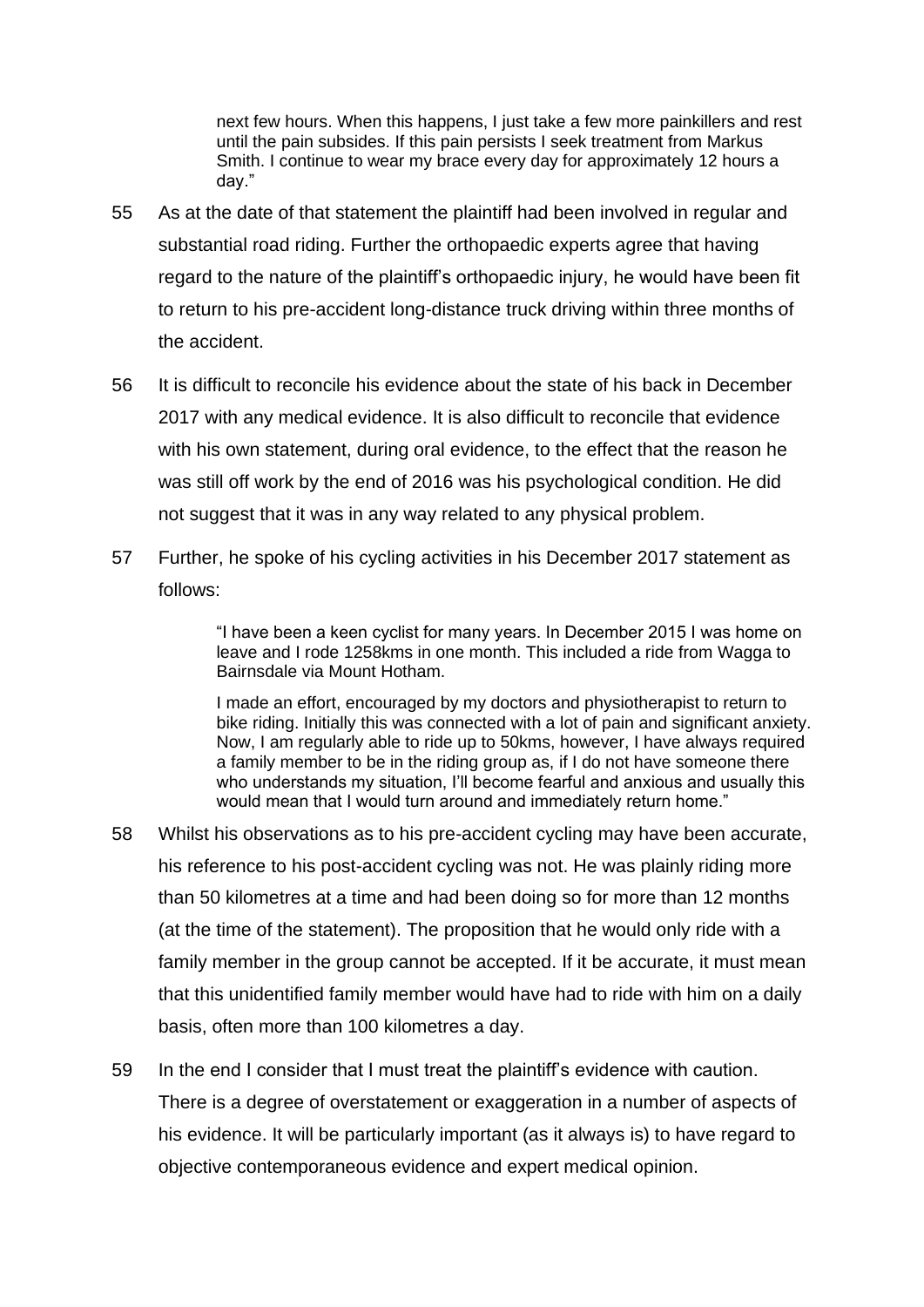## *The plaintiff's bike riding*

- 60 For many years, the plaintiff has been a serious cyclist. He records his cycling though an app known as Strava. Through this app, he keeps a record of the precise time, distances, speed, elevation and even the type of bike he is riding.
- 61 Prior to the accident the plaintiff was regularly riding in excess of 50 kilometres a day and sometimes in excess of 100 kilometres. Indeed, as part of the narrative provided to the doctors for the purposes of this case, the plaintiff identified that he undertook riding a bicycle at that level prior to the accident.
- 62 The defendant's approach to cross-examination was to demonstrate that the plaintiff had not volunteered to the doctors that he had seen for the purposes of this case that he had returned to riding at that same level at some point after the accident. That is not to say that there is any statement by the plaintiff that he no longer rides a bicycle at all or a positive assertion that he could barely ride a bike. Yet, the defendant's submission that there is really no statement by the plaintiff to the doctors that he had returned to riding at that level is correct. The defendant sought to portray this as deliberately misleading. Perhaps it again falls into the category of self-serving.
- 63 Although this topic was the subject of considerable focus by the defendant, it seems to me that it is only necessary to say this about his riding:
	- (1) prior to the accident the defendant was a serious cyclist. He rode extensively and recorded his activity frequently. He owned a number of road and mountain bikes. Subsequent to the accident, the plaintiff did not ride for approximately six months. In late June 2016, he recommenced riding. The records suggest a graduated return to his pre-accident levels. He purchased an expensive bike;
	- (2) by December 2016, he was again riding extensively. The records tend to suggest that he was back to something approximating his preaccident levels. By this, I mean that he was riding similar distances, similar times and similar speeds. That pattern of riding has continued;
	- (3) whilst there was little focus on with whom he rode, being a serious cyclist, it must be that he rode in a group and sometimes alone. He explained that after the accident he would ride in a group or with someone as if for some sort of support or protection having regard to his PTSD symptoms. Whether that be so, no evidence was adduced from any other person that that person was some type of support rider; and
	- (4) his riding was at a high level both before and after the accident. After the accident he went to the Tour Down Under, not just to watch the race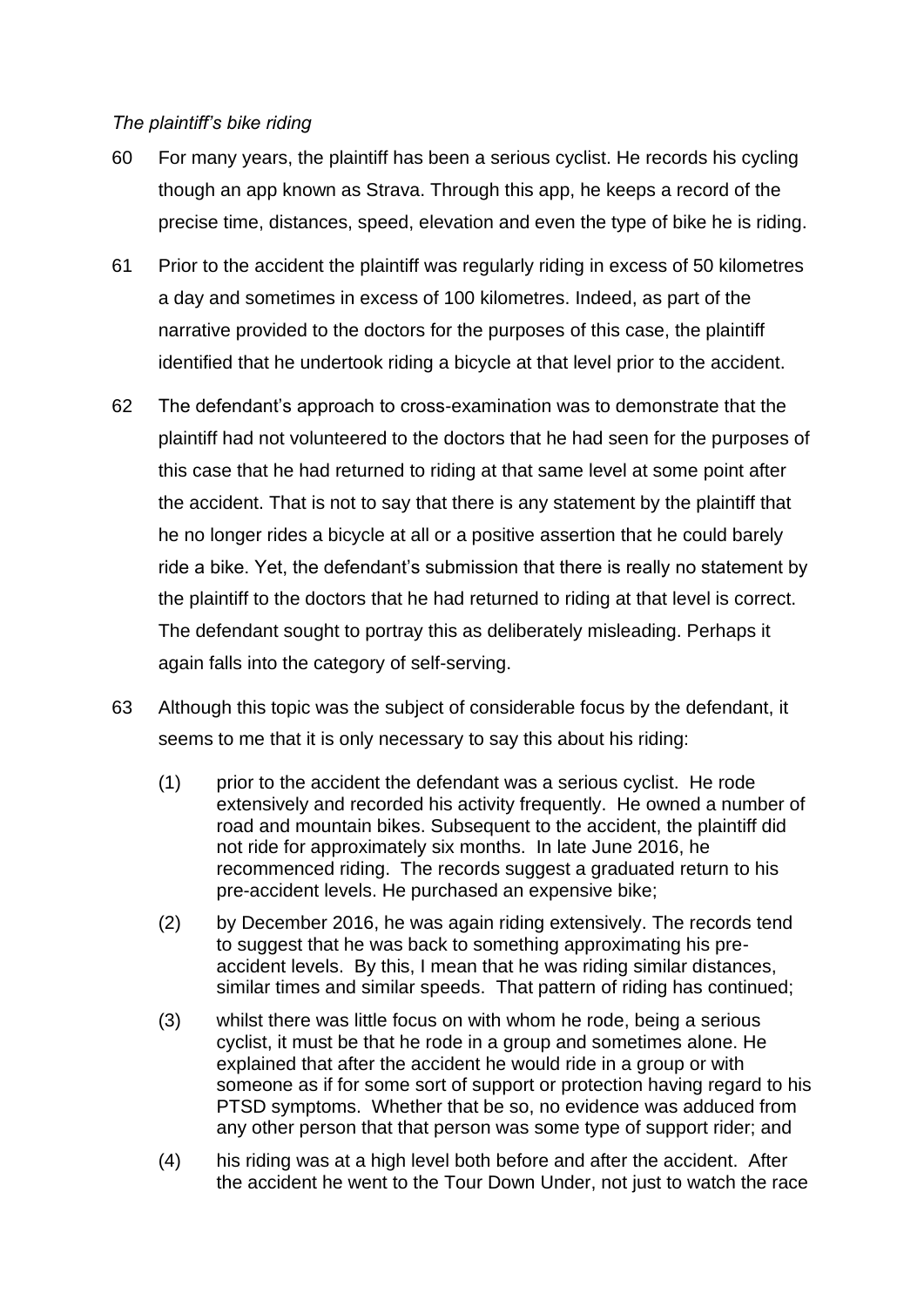but to participate in the section of the event which allowed amateurs such as the plaintiff to ride the same course for a period. He has participated in other events after the accident, sometimes riding more than 100 kilometres a day on consecutive days. There is no doubt for a man in his late 60s and early 70s, he is very fit but it must be recognised that cycling is something that he has done all his life. He has not suddenly decided to become a cyclist after the accident. He is also involved in the organisation of cycling as he plays a role in the Tour de Riverina. During the period that he was off work his cycling was not limited to the Wagga area.

- 64 The defendant submits that a return to cycling at this level is quite inconsistent with the allegation of any ongoing physical or psychological problem. Indeed, there is a considerable emphasis on the cycling as a basis for a finding that the plaintiff has been fully fit for work since approximately 12 months after the accident.
- 65 Again, it is necessary to make findings about the significance of the cycling but its significance is perhaps overblown, bearing in mind the uncontested evidence that the plaintiff had sufficiently recovered from the physical consequences of his accident within three months, such as to be fit for his truck driving work. Further, the plaintiff himself stated in his oral evidence that the reason he could not work by the end of 2016 was his psychological condition, rather than any physical problems.
- 66 It may be that, as he asserts, he has continued to suffer from some form of back discomfort at all times subsequent to the accident but having regard to the expert medical evidence that discomfort would not have prevented him from returning to work as a truck driver three months after the accident and has plainly not prevented him from returning to the same level of pre-accident cycling. His cycling is thus only of particular significance in the context of his psychological complaints.
- 67 I do not accept the defendant's submission that a return to cycling within months of the accident is inconsistent with the alleged level of psychological symptoms that the plaintiff maintains. Whether or not exercise is a form of treatment for PTSD, the benefits of exercise are well-known. It could hardly be disputed that psychiatrists will generally encourage their patients to exercise.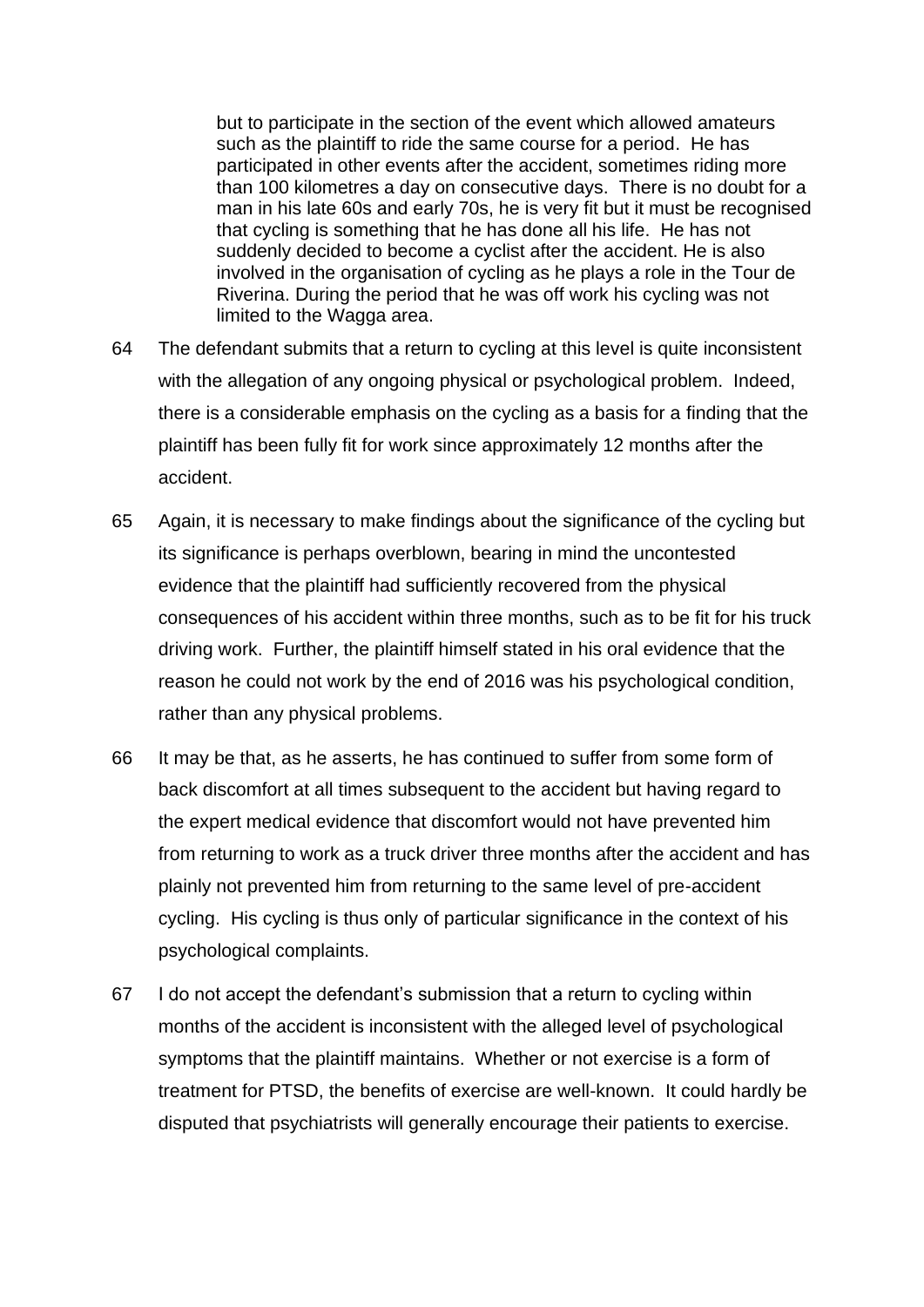68 Whilst I will comment further on the significance of this exercise when dealing with the psychiatric evidence, I do not understand even Dr Lee to be suggesting that the ability to exercise is inherently inconsistent with the diagnosis of PTSD. Having said that, as identified by the defendant, there remains a question as to whether the level of the plaintiff's participation in cycling is inconsistent with the level of psychological symptomatology that he maintains.

# **Prior injuries and accidents**

- 69 When considering the issues raised by the defendant two principles are particularly relevant being:
	- (1) the defendant must take the plaintiff as it finds him (the eggshell skull principle); and
	- (2) to the extent that the defendant maintains that any ongoing incapacity or disablement is caused by any pre-existing condition rather than the accident, the onus is on the defendant to disentangle the consequences of the pre-existing condition from the consequences of the accident.<sup>1</sup>
- 70 The plaintiff was cross-examined on a number of pre-accident events and injuries. It is clear that the plaintiff had suffered from back problems during the course of his career but he maintains that those problems did not prevent him from working and they were no different from the sort of problems experienced by truck drivers generally.
- 71 I accept that the plaintiff had suffered from back problems prior to the accident for which he had received treatment from time to time, in particular, chiropractic treatment. However, there is no evidence that such problems had ever interfered with his capacity to work in any meaningful way. He has a consistent work history. The defendant did not identify any particular period during which he was unfit to work for months or years.
- 72 Whilst I accept that the plaintiff experienced back symptoms prior to the accident and it may be that he would have experienced back symptoms on an ongoing basis even but for the accident, I do not accept that such problems would have caused the plaintiff to stop work. I do not accept that the defendant has established that the prior back problems were the cause of any incapacity

<sup>1</sup> Watts v Rake (1960) 108 CLR 158 at 163-164; [1960] HCA 58 (Menzies J).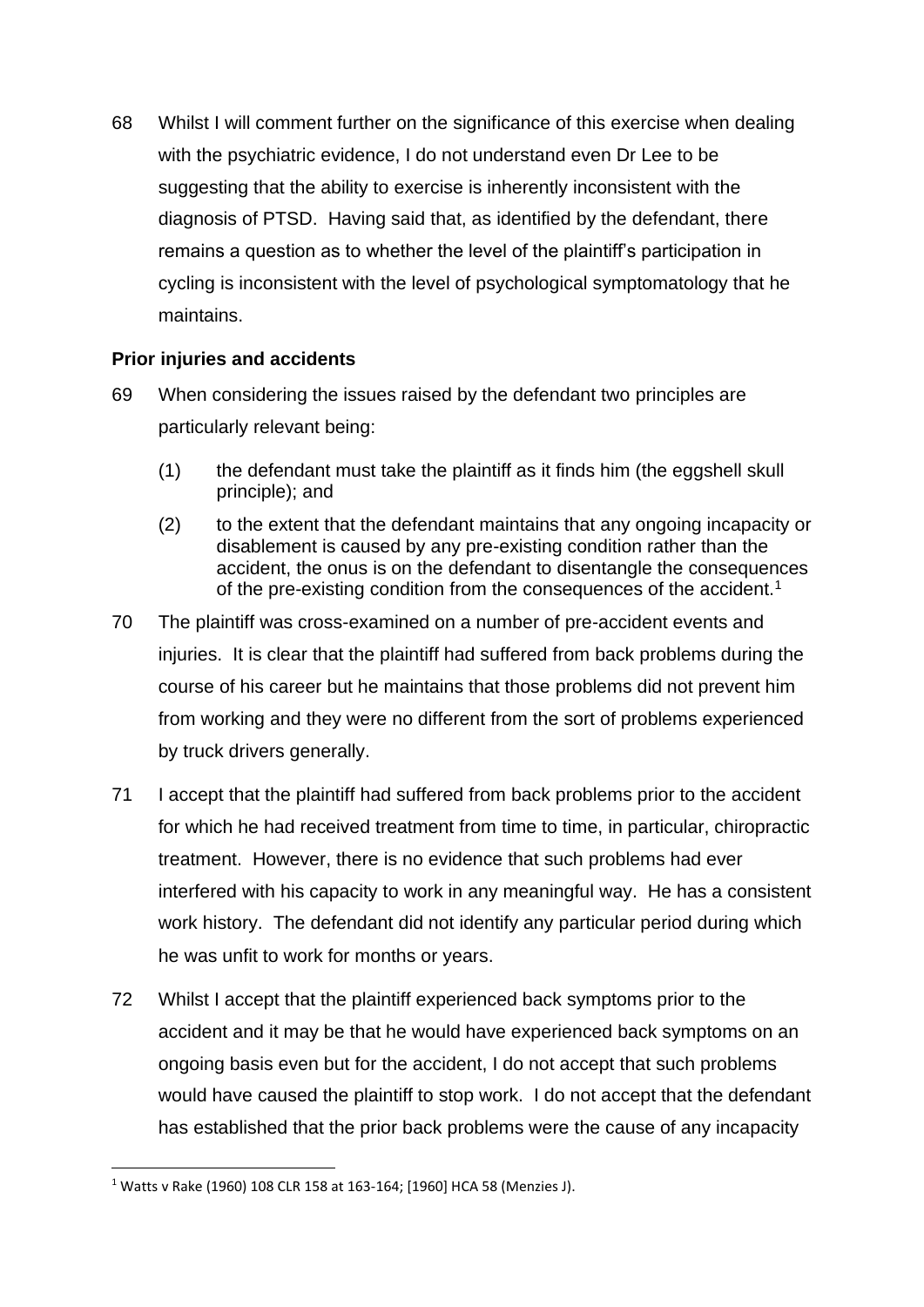for work during the period between the time of the accident and September 2020.

- 73 The plaintiff was also cross-examined on hospital notes and other records to the effect that he was suffering from PTSD prior to the accident or at least that he had been diagnosed with PTSD at differing times prior to the accident.
- 74 The plaintiff denied ever suffering from PTSD previously but admitted that he suffered from claustrophobia. There is no doubt that he had suffered from claustrophobia both prior to and after the accident. The following exchange ensued:

"Q. Mr Addison, do you remember when I asked you earlier if you ever suffered previously from post-traumatic stress disorder?

A. Yes, I did.

Q. You had, hadn't you?

A. Well, I'm not a specialist, and I didn't consider that feeling claustrophobic or trapped in certain conditions was a psychiatric disorder or it was PTSD. I'm not aware of that."

- 75 The proposition that he previously suffered from PTSD was based on an admission to the Sir Charles Gairdner Hospital in Perth in May 2015. The hospital notes record as part of the plaintiff's past medical history PTSD and claustrophobia. He appears to have been admitted to the hospital following an incident on a flight from Port Hedland to Perth when he developed hot and cold shakes and abdominal pain. However, the ultimate diagnosis was cellulitis.
- 76 The defendant emphasises that s 5D *CLA WA* is in different terms to s 5E *Civil Liability Act 2002* (NSW) in the sense that whilst both sections relate to the onus imposed upon the plaintiff, s 5D *CLA WA* refers to liability for damages.
- 77 Although s 5D *CLA WA* does refer to a liability for damages, I do not accept that this provision has the effect of overriding long-established principles in assessing damages for economic loss. Specifically I do not accept that the effect of s 5D *CLA WA* would be that the principles set out in cases such as *Watts v Rake<sup>2</sup> and Rabay v Bristow<sup>3</sup> would not apply; that is, in cases in which* the plaintiff establishes that he is unfit for work for the job that he would be

<sup>2</sup> (1960) 108 CLR 158; [1960] HCA 58.

<sup>3</sup> [2005] NSWCA 199.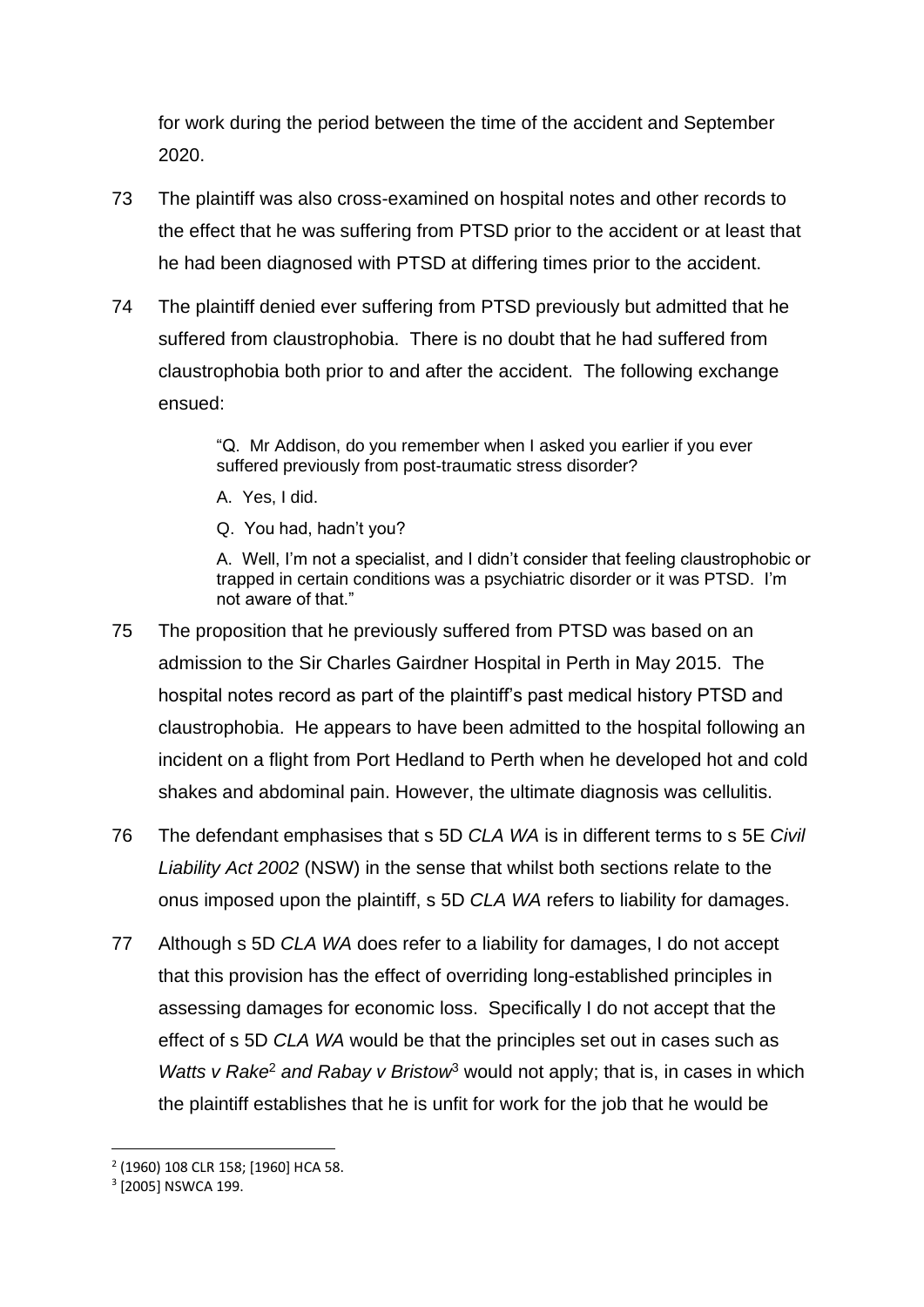performing if not for the accident, the defendant must adduce evidence of other work that he could perform including other jobs that he could obtain.

78 In its closing submissions the defendant described the pre-accident reference to PTSD as being an unexplained loose end. That may be so and it may also be that the plaintiff did not provide a history of the earlier reference to PTSD to doctors such as Dr Diamond but, again, it does not seem to me that the evidence is sufficient to lead to a finding that the symptoms from which the plaintiff was suffering in the period following the accident were referable to a pre-existing condition, rather than the consequences of the accident.

# **Physical injuries**

- 79 As a result of the accident the plaintiff suffered an axial compression fracture at T9 and other bruising. This would have been initially very painful and disabling but he largely recovered within months.
- 80 In a conclave report dated 3 April 2019 the orthopaedic specialists, Professor Michael Ryan, Dr James Bodel and Dr David Maxwell opined that the duration of the injury was from six weeks to three months.
- 81 The doctors agreed that the plaintiff did not have any current orthopaedic disabilities and that there was no reason for the plaintiff to limit his physical activity levels.

# **Psychological disability**

- 82 The defendant does not dispute that the plaintiff developed PTSD following the accident. However, it is the defendant's position that the plaintiff recovered from that condition such that he would have been fit for all forms of work within 12 months of the accident. The plaintiff accepts that there has been some improvement in his PTSD but maintains that he was unfit for all forms of work until he returned to driving in September 2020. He says that he returned to driving when he felt able to do so and that the return to work has led to improvement in his condition albeit he still suffers from some symptoms.
- 83 In his evidentiary statement of December 2017 the plaintiff identifies his psychological symptoms at that time as follows:

"I feel that I am psychologically stronger than I was 12 months ago.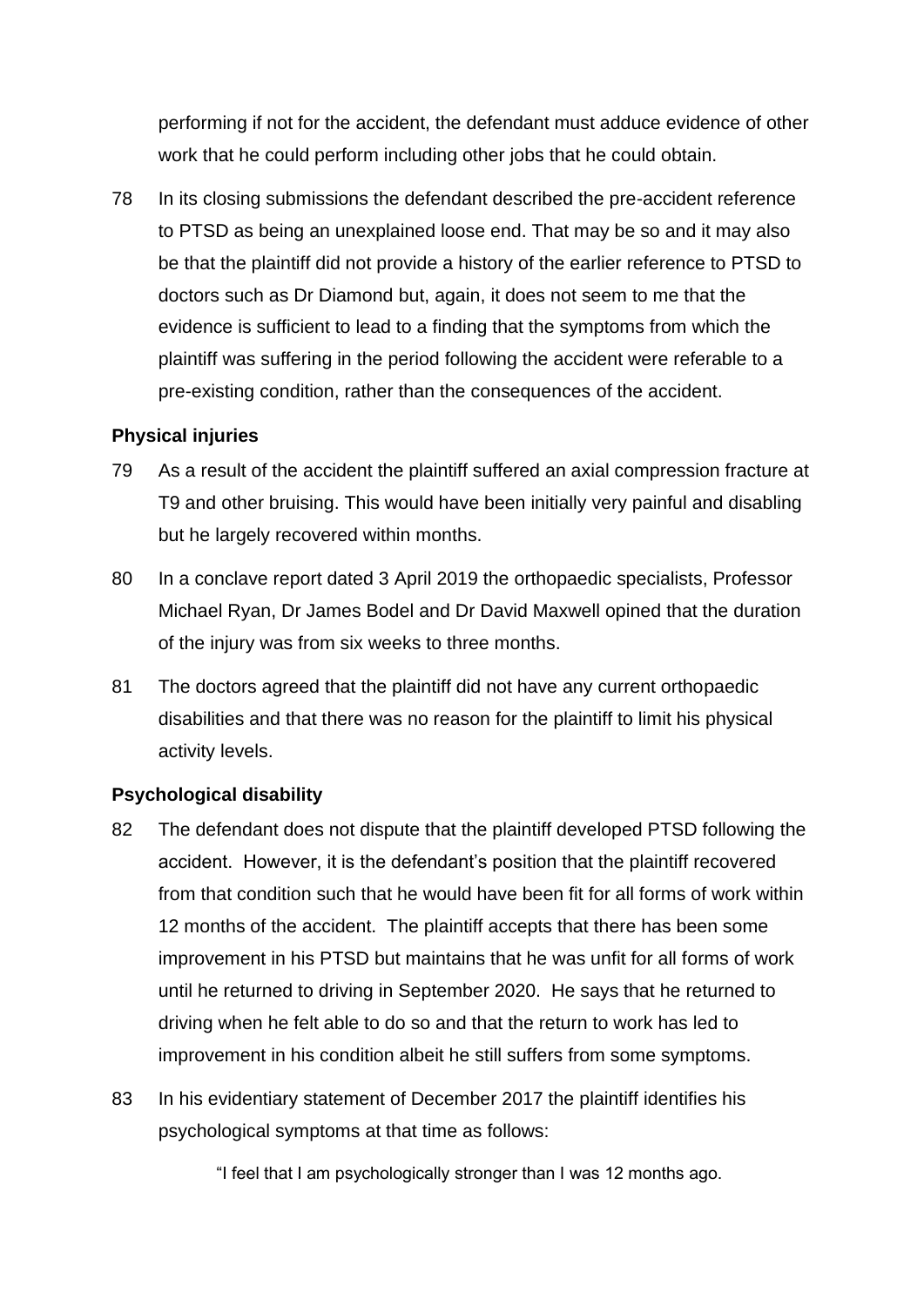I still get anxious and have panic attacks.

My concentration has improved however I still have difficulties maintaining concentration for any length of time. I can read one article in the newspaper before I need to rest.

I still have significant memory problems and I find this very upsetting. I have had recent situations where I have socially been in contact with people whom I knew very well prior to my accident and have not only been not able to remember their names but unable to recognise them as somebody that I knew.

I feel tired all the time.

I lack motivation. Prior to my accident, I always felt that there was some extra activities that I could cram into the day. Now I just feel like I cannot be bothered or I will leave it until some other time.

I have lost interest in sexual relations and feel my libido is non-existent."

84 In his evidentiary statement of 17 June 2021, he says that his improvement between 22 December 2017 and September 2020 was gradual and quite slight. He says:

> "I feel that I am psychologically stronger than I was since I started work in September 2020, however, I still get anxious and have panic attacks to this day. For example, on 9 June 2021 I had a panic attack when I had an appointment with Dr Leonard Lee and there was a delay of some hours due to technological issues. I depend upon talking to Margo during these times to get me through."

- 85 The critical question is really to what extent the plaintiff has recovered from those symptoms which he was experiencing in the months following the accident and which led to the diagnosis of PTSD. Plainly, there has been a significant recovery. The effect of the plaintiff's evidence is to admit this.
- 86 The plaintiff was examined for the purpose of this case on behalf of his solicitors by Dr Michael Diamond on 12 January 2017 and 12 December 2020. Dr Diamond prepared reports dated 17 January 2017 and 14 December 2020. The plaintiff was examined on behalf of the defendant by Dr Leonard Lee on 6 June 2018 and 9 June 2021. Dr Lee prepared reports dated 22 June 2018 and 18 June 2021. Dr Diamond and Dr Lee participated in a conclave on 14 December 2018 and prepared a joint report.
- 87 There is considerable divergence of opinion between the doctors. Suffice to say that Dr Diamond considers that the plaintiff suffers from PTSD that has become chronic and that he had an associated co-morbid major depressive disorder and that he had only responded to some extent to treatment.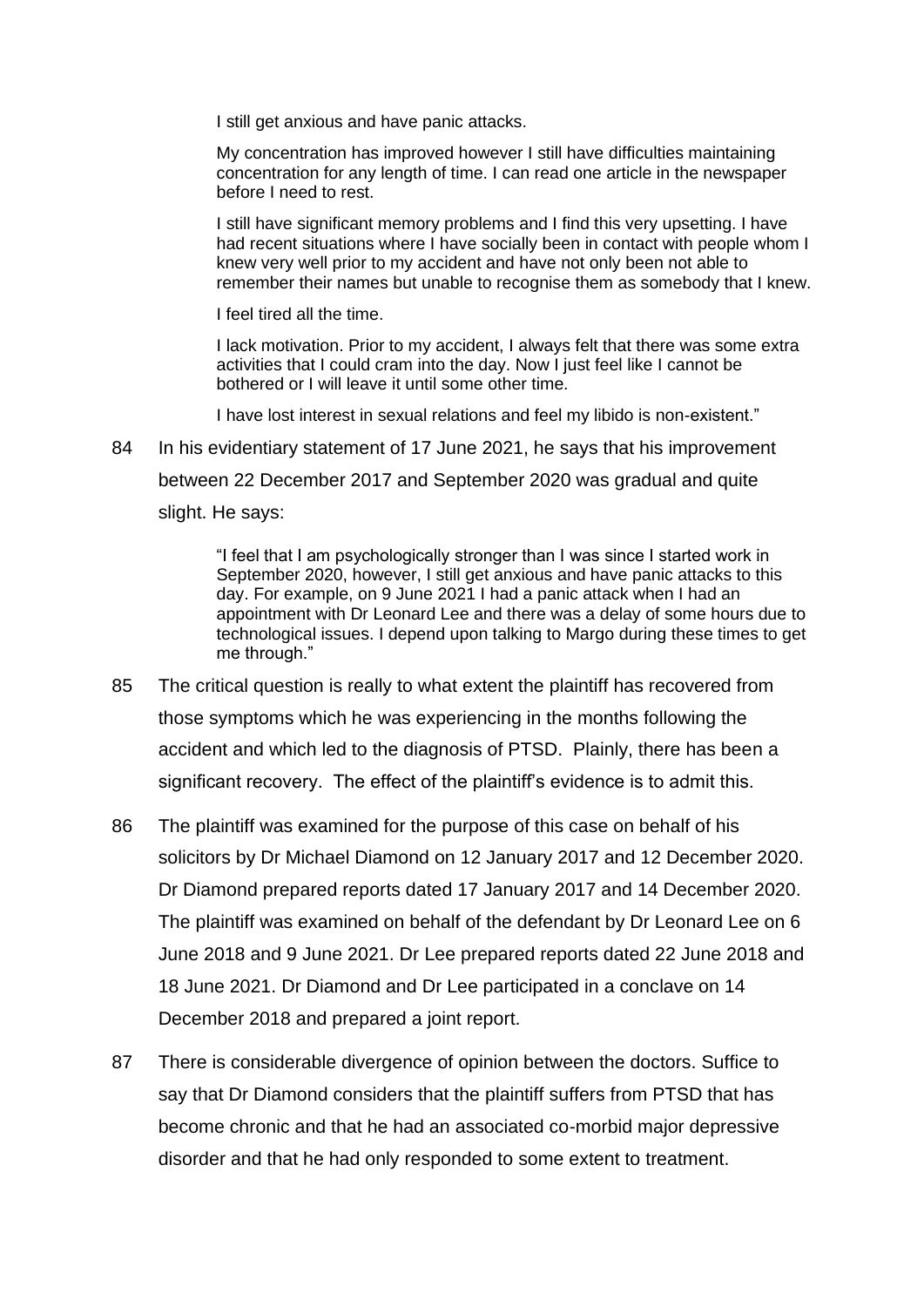- 88 Dr Diamond considered the plaintiff totally unfit for work because of his psychiatric condition when he examined him in 2017. He acknowledged that the plaintiff's return to work was a good sign but described his psychological status as continuing to be brittle and was somewhat pessimistic about his ability to continue working in the way that the plaintiff was working as at the time of his last consultation in December 2020.
- 89 On the other hand, Dr Lee did not consider that the plaintiff was suffering from any psychological condition at least by the time he examined him in June 2018. He considered that there was evidence of over-reporting or feigning. Presumably, Dr Lee's opinion provides the evidentiary basis for the defendant's suggestion that the plaintiff would be fit to return to his former work within 12 months of the accident.
- 90 In my view, there are some problems with the reports and opinions of both medicolegal experts.
- 91 Dr Lee now works almost exclusively as a medico-legal consultant. He identified that he might have 3 to 4 ongoing patients with PTSD but having regard to the nature of his own job description it must be that his main focus is in examining persons and providing reports for the purposes of these cases. He stated that the main basis of his opinion (that is that the plaintiff was feigning) was his mental state examination and the results of the psychological testing he undertook.
- 92 On any view, there must be limitations in psychiatric evaluation in a medicolegal context. That is because psychiatrists generally only see a plaintiff for a very limited period in the context that injured persons must know that the psychiatric evaluation will very much influence the amount of money that might be recovered.
- 93 This situation is stressful and plaintiffs often approach such evaluations with apprehension and concern. The same might be said about the evaluation by the medico-legal practitioner nominated by the plaintiff's solicitors. It is often a short once-only consultation with plaintiffs often in a precarious position in their lives. With the knowledge that they need to identify absolutely all of their symptoms, the likelihood of understatement is remote.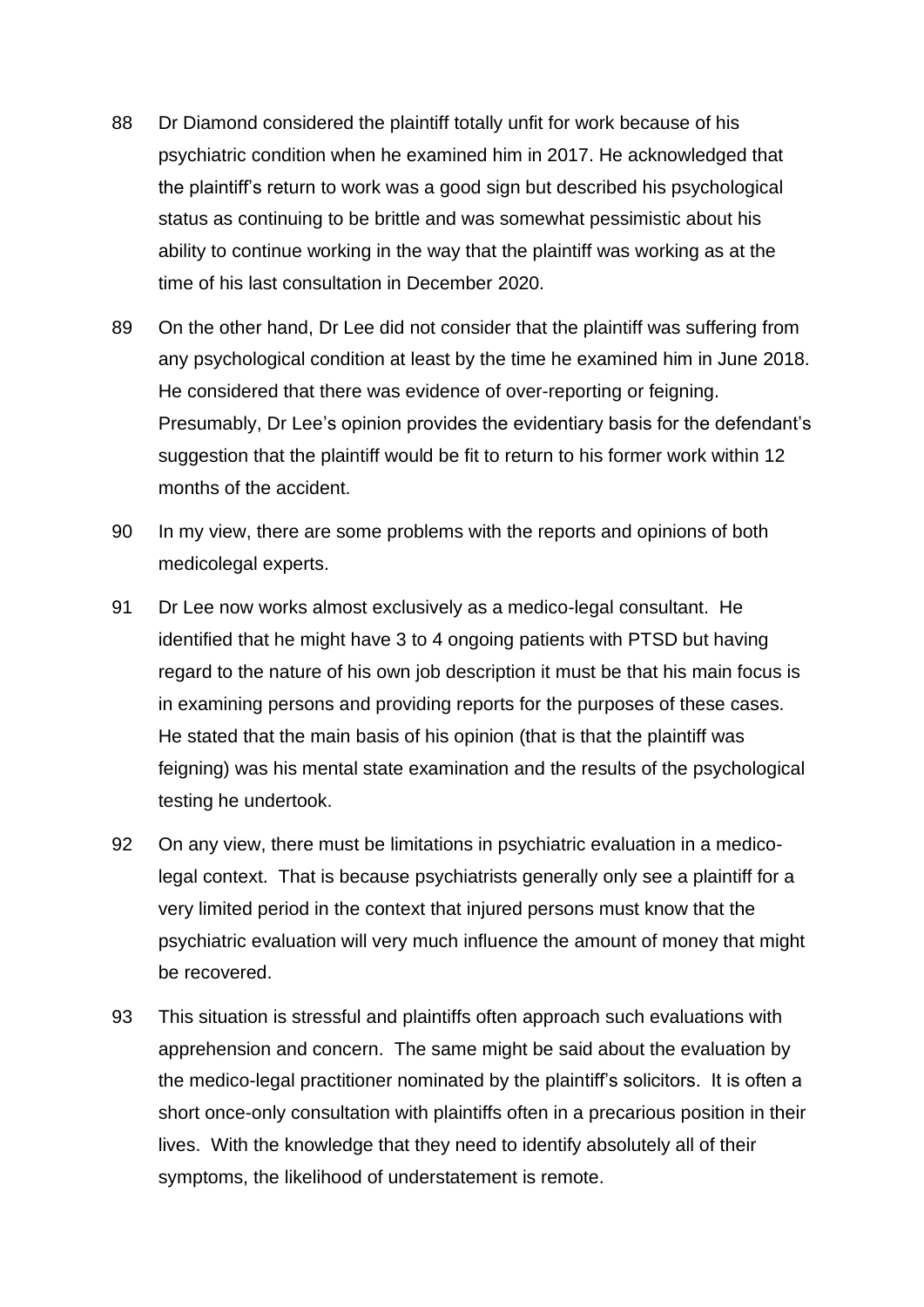- 94 In some cases there is evidence from a psychiatrist who has treated the plaintiff for a lengthy period and on a regular basis. The evidence of that psychiatrist might sometimes be given more weight than the evidence of the medico-legal practitioner.
- 95 Of course, independent medical examiners must come to their own independent view and the Court starts with the assumption that they have done so. Having said that, Dr Lee appears to pay little regard to the observations of the treating psychiatrist, Dr Adesanya, and the nature and extent of the plaintiff's treatment. Dr Lee focuses primarily on his own mental state examination and the results of his psychological testing.
- 96 In my view, considerable caution must be exercised before placing too much weight on the results of this type of psychological testing undertaken by a psychiatrist in the context of these types of cases.
- 97 Firstly, as Dr Diamond said in oral evidence, this type of testing is not generally undertaken by psychiatrists. Psychiatrists treating patients for conditions such as PTSD do not require that their patients submit to psychological testing as some sort of diagnostic tool.
- 98 Secondly, requiring a plaintiff to submit to psychological testing without notice as part of a psychiatric evaluation could only be fair (and the results could only be given weight) if the medico-legal practitioner discloses and reveals the processes undertaken and all of the results obtained. This would allow other experts to properly assess the significance of the results.
- 99 Thirdly, when exposing the results, it will be necessary for the expert to explain in some detail the significance of the test results, bearing in mind that the results can mean different things, depending on context and other factors. This is best illustrated in this case.
- 100 Dr Lee apparently administered four psychological tests. Yet on reporting on the results of the MMPI-2 he referred only to a limited number of test results and offered the opinion that the results demonstrated that the plaintiff was over-reporting or feigning.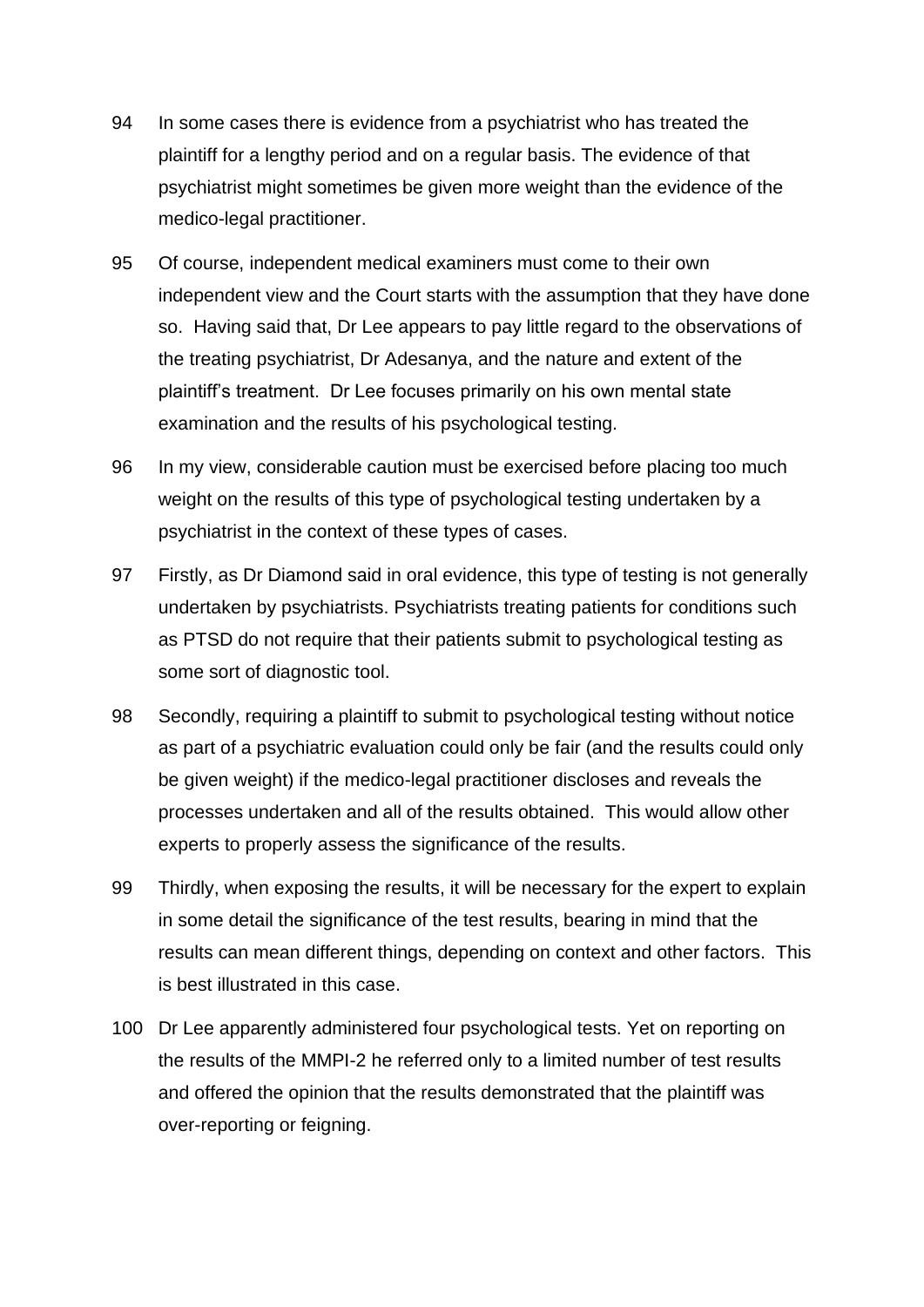- 101 It emerged during cross-examination that he had not disclosed the results of all of the validity scales.
- 102 There are both clinical and validity scales in MMPI-2. There are 5 validity scales. Dr Lee reported only on one being the one which was adverse to the plaintiff (that is, on his interpretation of the result).
- 103 When asked about the results of the other validity scales, he identified that 3 were "normal". When asked about the fifth, he said he could not find the result. He gave evidence by AVL. He left the room to seek the assistance of his secretary but the result was never provided. He may have felt that the one result which he disclosed was so significant that it was not necessary to disclose the other results of the validity scales. That is a matter for his expert judgment but I would not place any weight on an expert opinion which, according to the expert, is so heavily based on the results of testing in circumstances in which the expert did not disclose all of the results in his report.
- 104 Apart from anything else, even a brief analysis of the MMPI-2 suggests that socalled over-reporting on one or other of the validity scales can be reflective of something other than feigning. In my view, if medico-legal experts are going to use so-called objective psychological testing as a basis for concluding that a person is feigning, much more needs to be exposed than merely a reference to a small number of selected test results. Apart from anything else the expert would need to demonstrate why any results suggest feigning as opposed to the other explanations that are available.
- 105 In these circumstances, I do not consider that I should give any real weight to Dr Lee's opinion.
- 106 Dr Diamond's reports are not lacking in substance or detail. He is plainly an expert in PTSD. He treats hundreds of patients. He treats many patients who suffer from the condition. Dr Diamond's reasoning process was well exposed and the basis of his opinion is set out in his reports. Having said that, it must be that in the medico-legal context he attaches a significant weight to the history provided by the plaintiff and the mental state examination.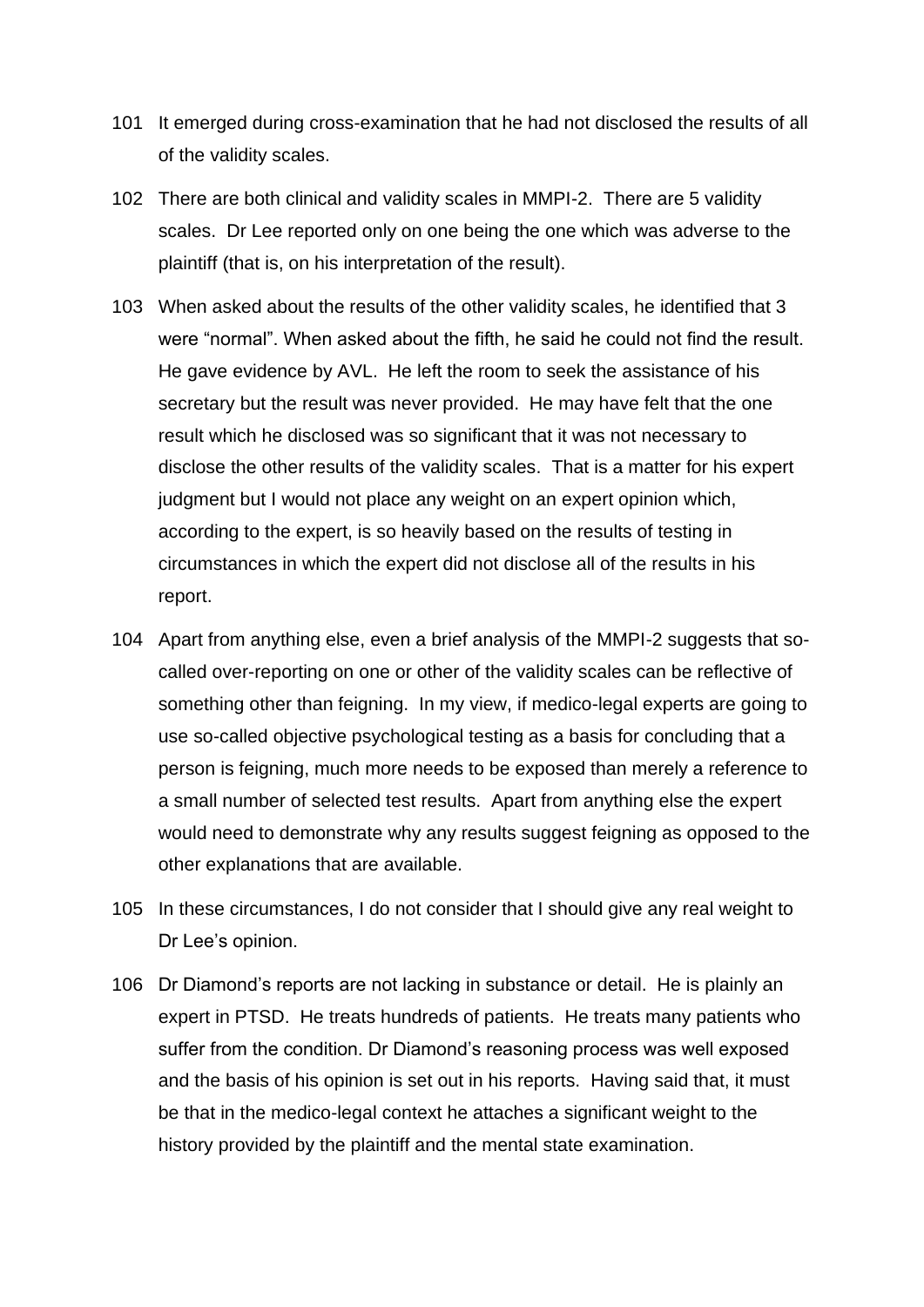- 107 The problem with Dr Diamond's opinion is that it is not based on an entirely accurate history as provided by the plaintiff. The level of activity engaged in by the plaintiff was understated. Again, having said that, I do not accept the defendant's contention that in some way the type of exercise undertaken by the plaintiff would be inconsistent with PTSD. Dr Diamond certainly rejected that proposition.
- 108 The idea that exercise, even vigorous exercise, would be inconsistent with suffering from PTSD should be rejected (not that the defendant went that far).
- 109 Further, Dr Diamond's prognosis for the plaintiff, even though he had returned to work, has been shown to be overly pessimistic. The plaintiff has now been working 10 months, full-time, 14 hours a day, seemingly without any restriction in his work activities or without any difficulty performing his work because of his psychological symptoms.
- 110 In these circumstances, it seems to me that, whilst I should pay due regard and consider the medico-legal psychiatric evidence, particular importance must be attached to the opinion of the treating psychiatrist, Dr Adesanya.
- 111 After recording the history of the accident in his report of 26 September 2017, Dr Adesanya said:

"Ronald subsequently started experiencing symptoms including recurring flashbacks, nightmares, insomnia, anger, concentration/memory problems and low libido. He also continues to ruminate on all the fine details of the accident. Ronald denied any suicidal thoughts or ideas. Ronald is currently on workcover since the work accident.

Ronald suffered from claustrophobia and was on prescribed doses of Diazepam prior to the work injury on 27th January 2016. He was also on medications for asthma prior to the work accident, and was admitted to the Newman hospital in WA after the work accident. Ronald denied any known family psychiatric history."

112 On examination, Dr Adesanya noted that the plaintiff presented as an anxious looking man who was depressed and angry in his mood/affect but did not appear to be currently clinically depressed or cognitively impaired. He diagnosed the plaintiff as suffering from PTSD. He thought that the plaintiff would require ongoing treatment on a month to six weekly basis. His prognosis was guarded. He considered the plaintiff was unfit for his pre-injury work duties, albeit, he was at that time engaged in a return to work programme and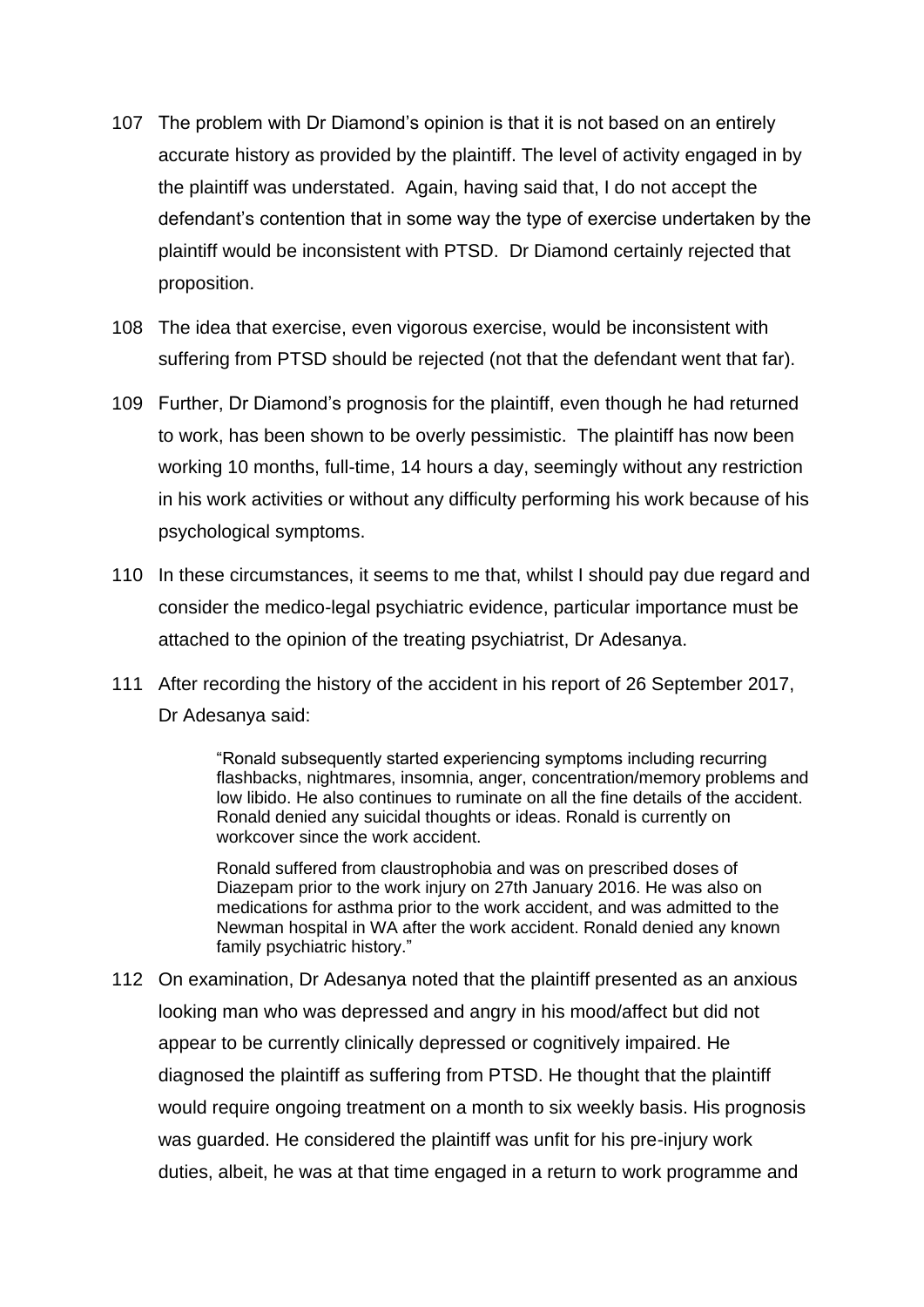was attending modified duties three hours per day, for two days per week. He thought that the plaintiff would be permanently incapacitated for his pre-injury employment or would be fit for part-time employment.

- 113 Dr Adesanya provided only one further report being a report addressed to the solicitors for the plaintiff dated 5 November 2020. By this time, the plaintiff had gone back to work. Dr Adesanya updated his findings noting that at the time of his consultation on 29 October 2020, the plaintiff presented as reasonably stable, more confident and grossly cognitively intact. He thought that the plaintiff would require ongoing psychologist maintenance in the nature of six month review sessions at a cost of \$600-\$785 per session. He concluded that having regard to the plaintiff's recent return to work, his prognosis was more favourable.
- 114 He said that his ongoing back pain and residual PTSD symptoms "are possible limitations to his ongoing work capacity" concluding that his return to work suggested little limitation in his future work capacity.
- 115 I accept the opinion of Dr Adesanya in preference to the opinions of the medico-legal experts.

#### **Findings**

- 116 In addition to the evidence which I have specifically reviewed, I have had regard to all of the evidence, including the GP's notes and records, the hospital reports, the records of prior problems and the Workers Compensation insurer's reports.
- 117 In summary for the purposes of my assessment, I make the following findings:
	- (1) as a result of the accident, the plaintiff suffered an axial compression fracture at T9 as well as other soft tissue injuries;
	- (2) following the accident, the plaintiff developed PTSD;
	- (3) within 3 months of the accident, the plaintiff had recovered from his physical injuries to such an extent that his physical injures did not prevent him from resuming his normal truck driving duties;
	- (4) he may suffer from some ongoing back pain and soreness but bearing in mind his longstanding general back soreness, I am not satisfied that any ongoing soreness is related to the accident; and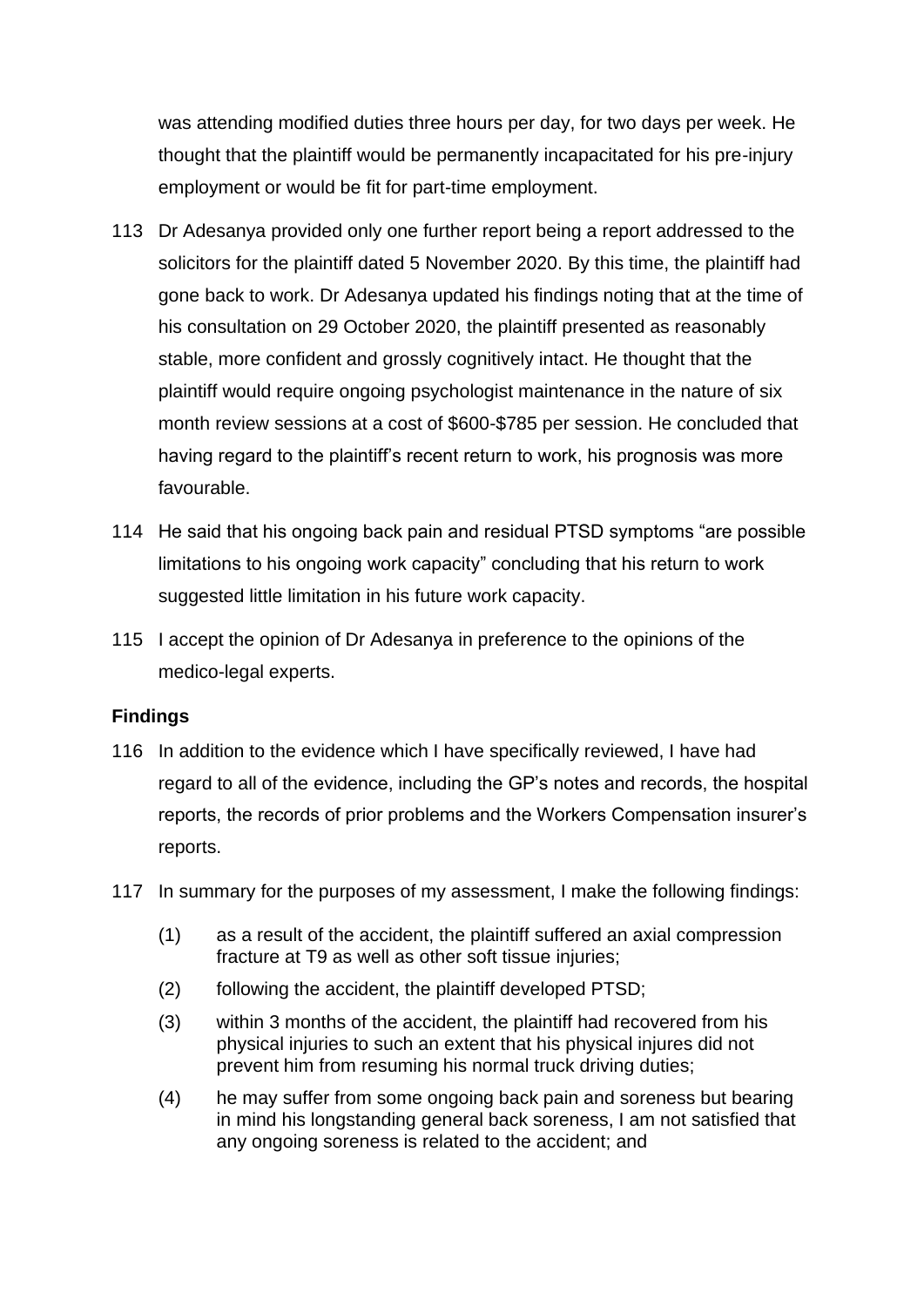(5) he has made a gradual improvement from his PTSD, assisted by his return to riding and voluntary and then full time work. He may need psychiatric review from time to time but, whatever his level of symptoms, he is now able to work and exercise to his full capacity.

# **Assessment**

# *General Damages*

- 118 There are restrictions on the plaintiff's entitlement to general damages or nonpecuniary loss as set out in s 9 *CLA WA*. The effect of s 9 is to preclude any allowance for non-pecuniary loss if the amount assessed is not more than the amount specified in s 10(1) and to adjust the amount payable in respect of nonpecuniary loss, having regard to the amount assessed and the sums known as amount A and amount C.
- 119 It is agreed between the parties that for the purpose of this case, amount A is \$23,000 and amount C is \$66,500. The process I am required to follow is to make an assessment in respect of general damages having regard to all of the evidence and then apply the thresholds or deductions referred to in s 9.
- 120 Further, as set out in s 10A, in determining damages for non-pecuniary loss, the Court may refer to earlier decisions of that or of other Courts for the purposes of establishing the appropriate award in the proceedings.
- 121 In this matter, both parties referred me to a number of decisions by way of comparison. Of course, each case is different and there are reasons why each case identified by the parties might be distinguished from this case.
- 122 I have had regard to the cases identified. None are particularly similar to this matter but the cases relied upon by the defendant tend to suggest that even in respect of comparatively much more seriously injured plaintiffs, the amount assessed for general damages is considerably less than the sum sought by the plaintiff.
- 123 In *Nairn v The Board of Management of Warren District Hospital*<sup>4</sup> a 30 year-old plaintiff had a leg amputated and received \$120,000 in general damages.

<sup>4</sup> [2006] WADC 97.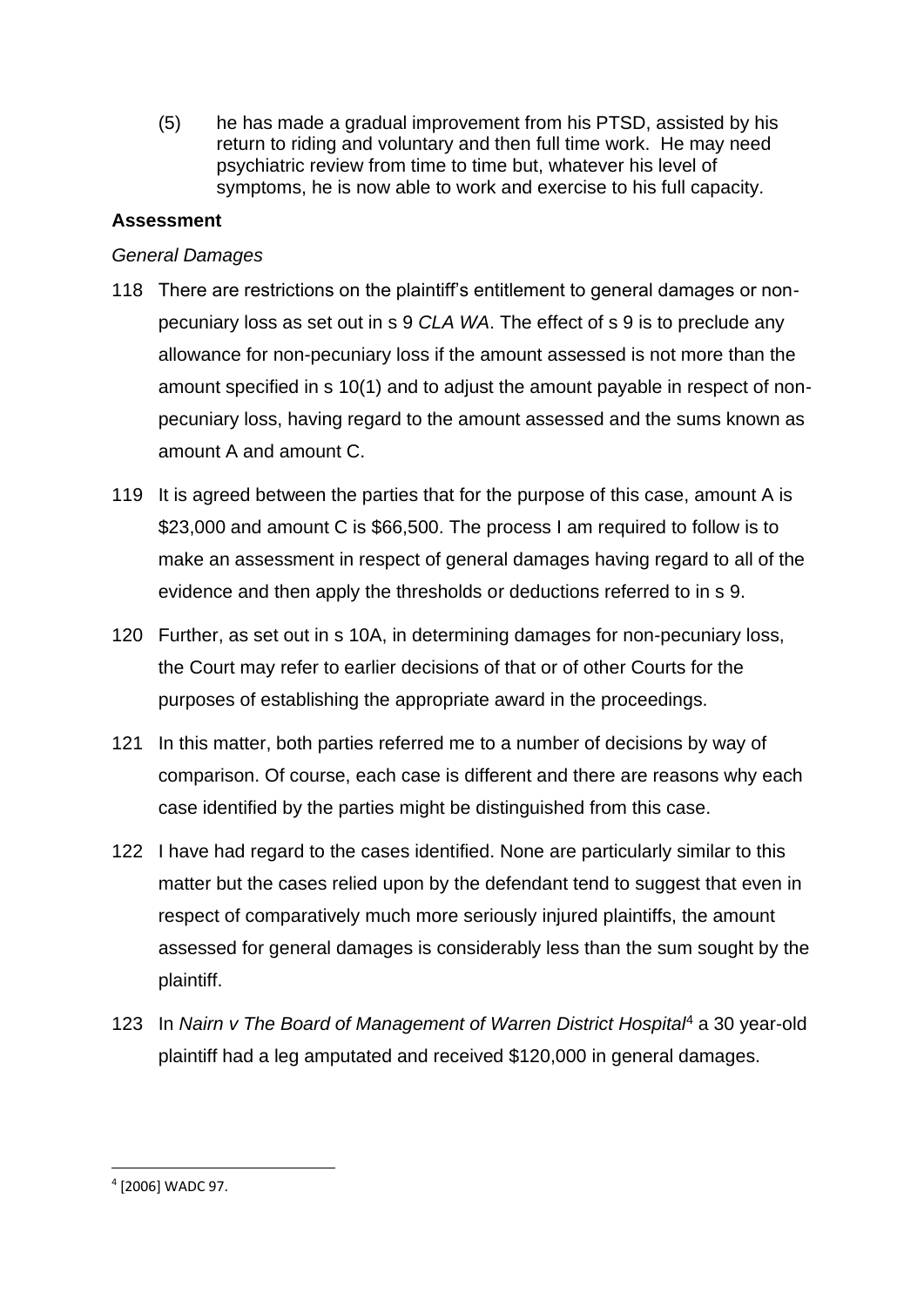- 124 In *Martinez v OCS Services Pty Ltd*<sup>5</sup> a 49-year-old plaintiff suffered a fractured lower leg with ongoing knee and psychiatric problems and received \$75,000 in general damages.
- 125 In *Thompson v J-Corp Pty Ltd*<sup>6</sup> a 24-year old plaintiff suffered a comminuted distal radial fracture of the left wrist which did not heal properly and impacted upon his long-term employment prospects. He received the sum of \$45,000.
- 126 The plaintiff submits that the principles in assessing general damages (absent statutory regulation) are common throughout Australia and references to cases from the Western Australian District Court, some of which are 10 to 15 years old are of little assistance.
- 127 The plaintiff seeks the sum of \$250,000 on account of general damages. In my view, such an amount is excessive and considerably above the appropriate range. The defendant submits that the plaintiff should receive between \$50,000 and \$70,000. That assessment is reflective of the defendant's approach to the plaintiff's injuries and disabilities which I have only accepted to a limited extent.
- 128 Ultimately, whilst I must have regard to s 10A, it is a matter of undertaking the usual evaluative task. I consider that general damages should be assessed in the sum of \$120,000. As that figure exceeds the combined amount for the sums referred to as amount A and C in s 9, then there is no deduction from that assessed sum.

#### **Past economic loss**

129 The defendant accepts both that the plaintiff sustained the thoracic fracture and that he suffered from PTSD for a period consequent upon the accident. However, the defendant submits that within 12 months of the accident the plaintiff had recovered from both his physical injuries and his PTSD to such an extent that he was not, by the 12 month point, suffering from any diminution in his earning capacity. That is, the defendant submits that the allowance for economic loss should be limited to 12 months based on his pre-accident earnings. There should be no other allowance for economic loss.

<sup>5</sup> [2009] WADC 42.

<sup>6</sup> [2018] WADC 164.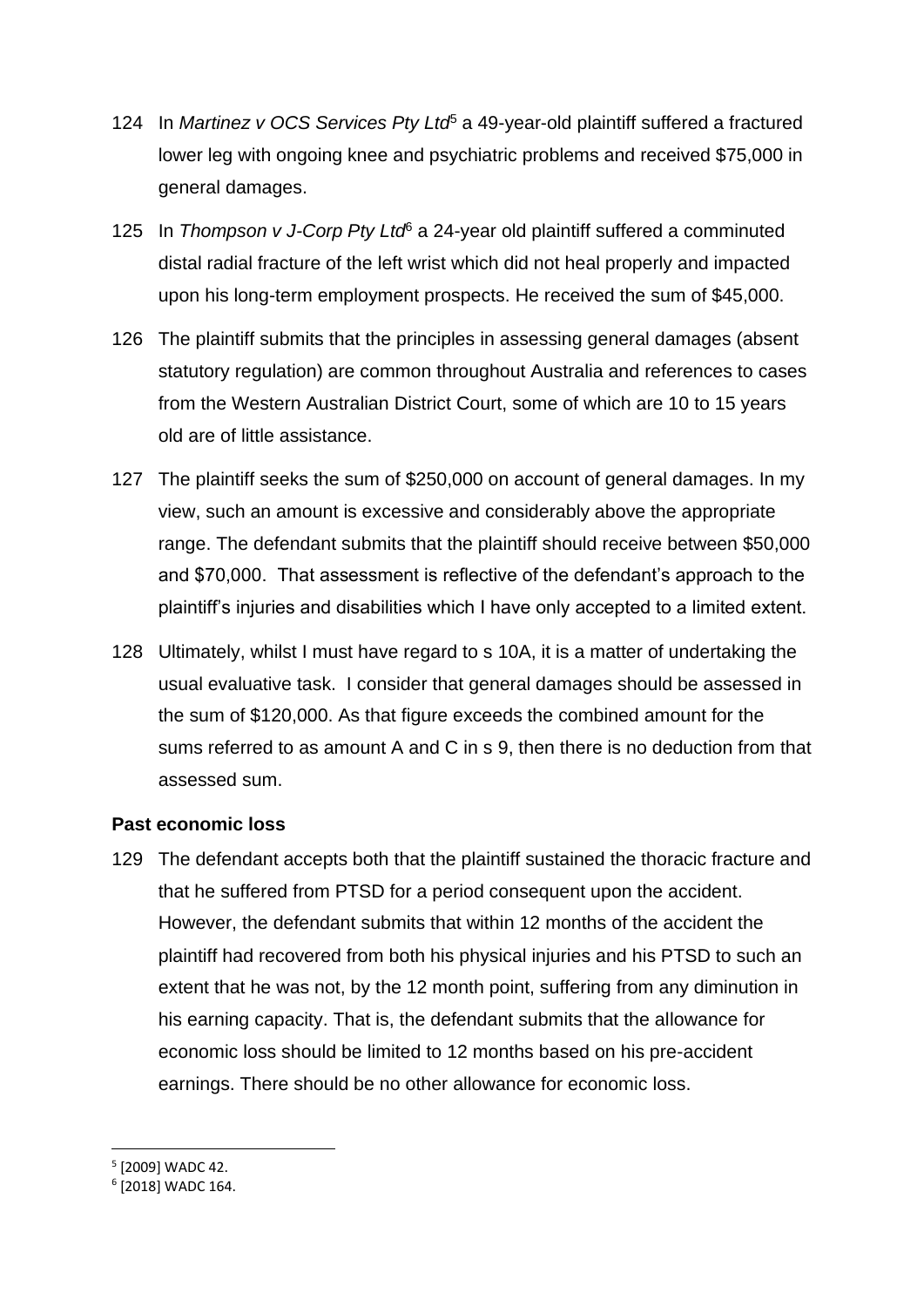- 130 The plaintiff accepts, as he must, having regard to the joint orthopaedic opinion that, at least by the 12 month period, he was physically fit for work. Indeed, the plaintiff said in his oral evidence that the reason he was still off work by the end of 2016 was his psychological condition.
- 131 The plaintiff submits that the nature and extent of his PTSD was such that he did not become fit for any work until he actually returned to work in September 2020. The plaintiff thus submits that he should be entitled to his full loss of income between the date of the accident and his return to work on a permanent basis as a truck driver, subject to a deduction of five weeks as he was disabled as a result of an unrelated accident which occurred in April 2017.
- 132 I consider that the plaintiff remained unfit for all work up to July 2017. By July 2017 he was back to his pre-injury level of riding and general activity and he was undertaking part-time voluntary work. This view is consistent with the opinion of Dr Adesanya who examined the plaintiff in July, August and September 2017.
- 133 Thereafter his capacity to work gradually improved until he was able to return to full-time driving in September 2020.
- 134 In terms of the plaintiff's earning capacity, the defendant relies on a report of an organisation known as Earning Capacity Assessments ("ECA") dated 14 August 2018. Of course, any opinion as to the type of work that the plaintiff could be doing at any particular time is only as good as the assumptions made as to physical and psychological capacity. Unsurprisingly, ECA identifies that the plaintiff could be working as a tanker driver or truck driver. It also identifies that the plaintiff could be working as a delivery driver, driving vans and cars to deliver goods. It provides examples of jobs which would have been available in the Wagga Wagga area so as to establish not only that the plaintiff had the skills to perform such work but also that there was work available. A similar approach was taken to the job of being a truck driver or tanker driver.
- 135 According to ECA, the sort of jobs that might have been available to the plaintiff (excluding being a tanker driver) would have paid gross earnings of between \$1,000 and \$1,300 per week.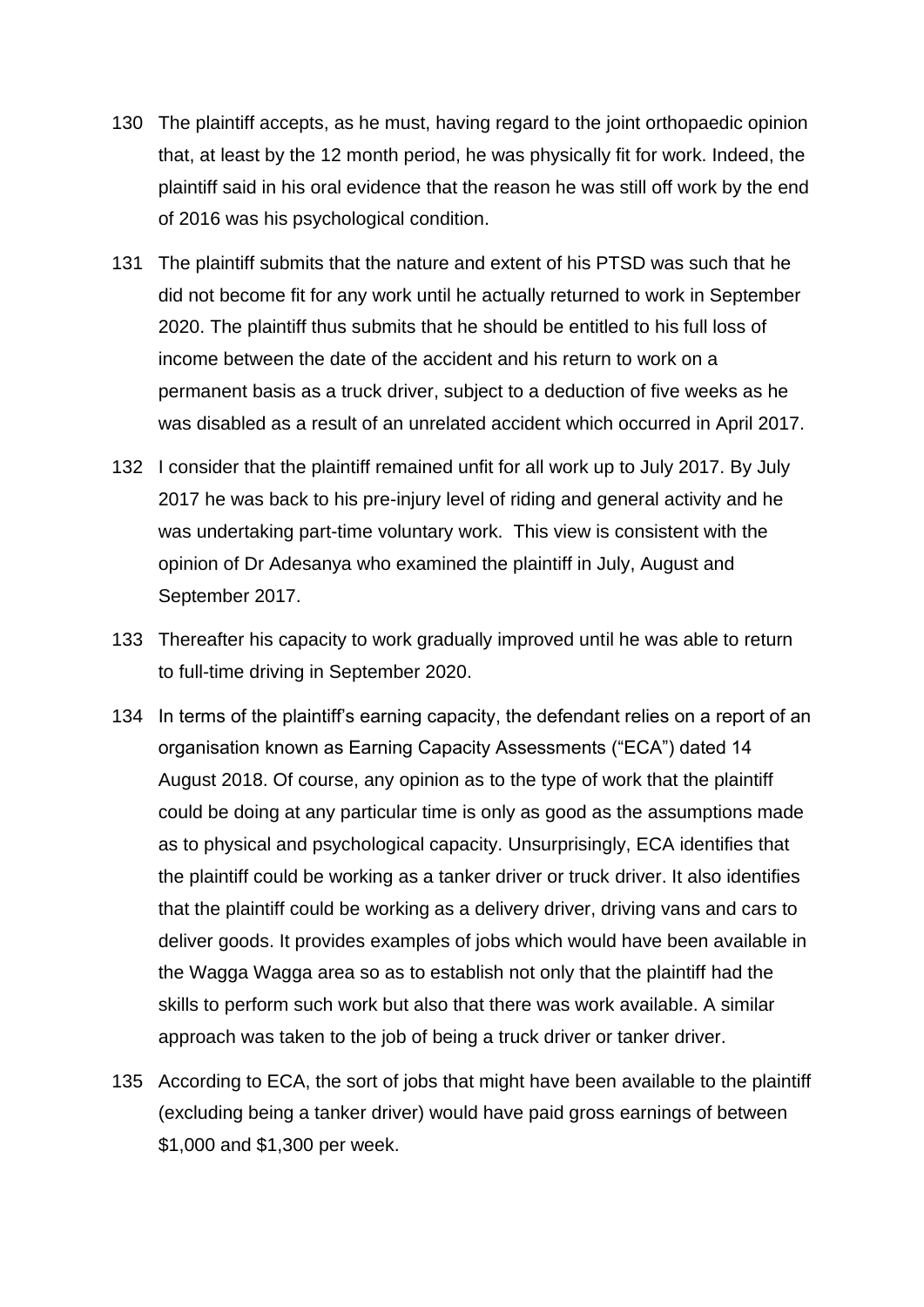- 136 It follows that even if the plaintiff had undertaken this work on a full-time basis, he would have continued to suffer a substantial weekly loss. It is difficult to assess the plaintiff's capacity to perform such alternate work. It seems to me that he would have been fit to obtain employment working as a small truck driver or delivery driver or even bicycle courier, at least on a part-time basis, by July 2017. Having regard to the improvement in his condition and his regular activities, he would have been fit to perform such work on a full-time basis by July 2019.
- 137 Of course, prior to the accident, he was driving tankers at a much higher rate of pay. I accept that he attempted to return to that type of work when he felt able to do so and that it took him a little time to get organised back into that type of work. It must be remembered that the plaintiff suffered from PTSD arising from the accident whilst driving a tanker. Returning to that type of driving would be a different proposition to returning to other forms of driving.
- 138 I would assess his claim for past loss of income on the basis that:
	- (1) he remained unfit for all forms of work up to July 2017;
	- (2) thereafter, from July 2017 to July 2019, he was fit to undertake a lighter form of truck driving or delivery type work or other work for which he was suited on reduced hours which I would assess at 70% capacity; and
	- (3) from July 2019 until September 2020, he could have undertaken all forms of alternative work for which he was fit on a full-time basis, albeit he was not able to return to the more lucrative tanker driving until September 2020.
- 139 There is dispute between the parties as to the figure which should be assessed as representing his pre-accident earnings. This is because he received tax-free benefits as part of his income.
- 140 Both parties rely on the same Linfox pay advice. The defendant says that his earnings should be calculated on the basis of a figure referred to as taxable gross in his pay advice being \$73,370.49 (divided by the number of weeks and then calculated on a net basis). The plaintiff submits that the figure referred to as total gross being \$89,379.09 should be allowed.
- 141 Damages for personal injury are compensatory. They are intended to put the plaintiff back in the position that he would have been if not for the tortfeasor's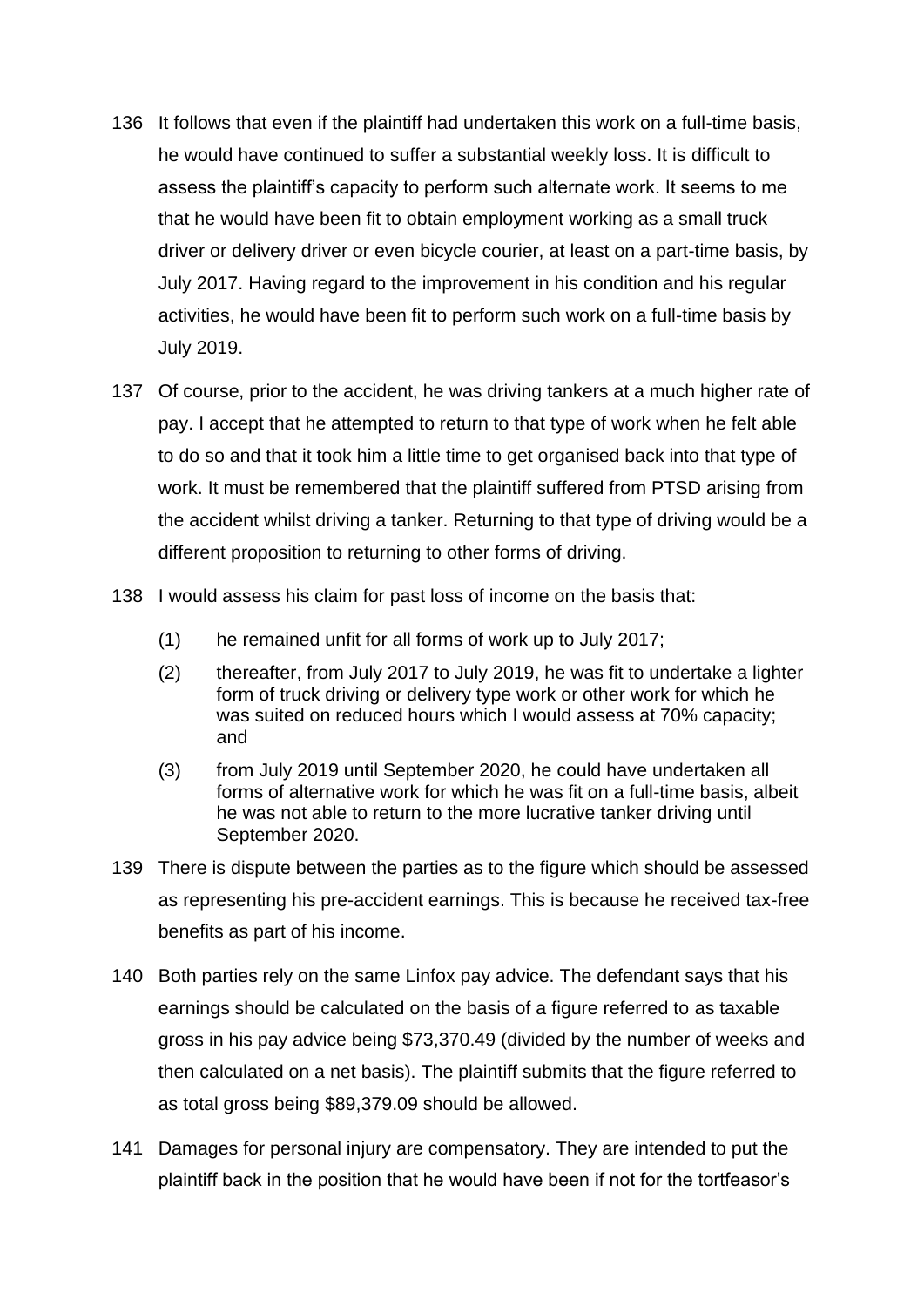conduct. However, tax is not payable on a lump sum damages award. As such, the plaintiff is only entitled to damages for loss of income on the basis of net earnings.

- 142 The task of the Court is to assess what benefit the plaintiff would have received but for the accident and then convert that to a monetary sum so as to put the plaintiff in the position that he would have been if not for the accident.
- 143 It follows that if he was receiving benefits which were not subject to tax but are reflected in a monetary payment to him (as the pay advice in this matter suggests), then the Court should take account of that benefit.
- 144 Having said that, the plaintiff must only be compensated for his loss. Tax free allowances which are more in the nature of reimbursement for necessary expenditure, such as for equipment or travel, would not be compensable but additional benefits which are capable of being converted into a sum of money which are not subject to tax would be compensable.
- 145 The only inference from the payslip is that the sum of \$13,800 represented an additional tax free benefit to the plaintiff. It is equivalent to approximately \$450 per week (the year-to-date summary being only for 30 weeks of the year up to 24 January 2016). Leaving aside that additional sum, the plaintiff's net earnings per week were approximately \$1,600. The additional weekly benefit of \$450 should then be added to that figure. If not for the accident, the plaintiff would have been earning \$2,050 net per week.
- 146 I assess his potential earnings as a truck driver or delivery driver, having regard to the ECA report, as approximately \$1,150 (the mid-range of the various jobs).
- 147 For the period 1 July 2017 to 30 June 2019 he had the capacity to earn at 70% of that figure (\$805), meaning his loss is \$1,245 per week for that period. His loss for that period amounts to \$129,480.
- 148 Thereafter (from 1 July 2019), his loss amounts to \$900 per week up to the time he returned to work on 14 September 2020. This amounts to a period of 63 weeks and thus a further sum of \$56,700.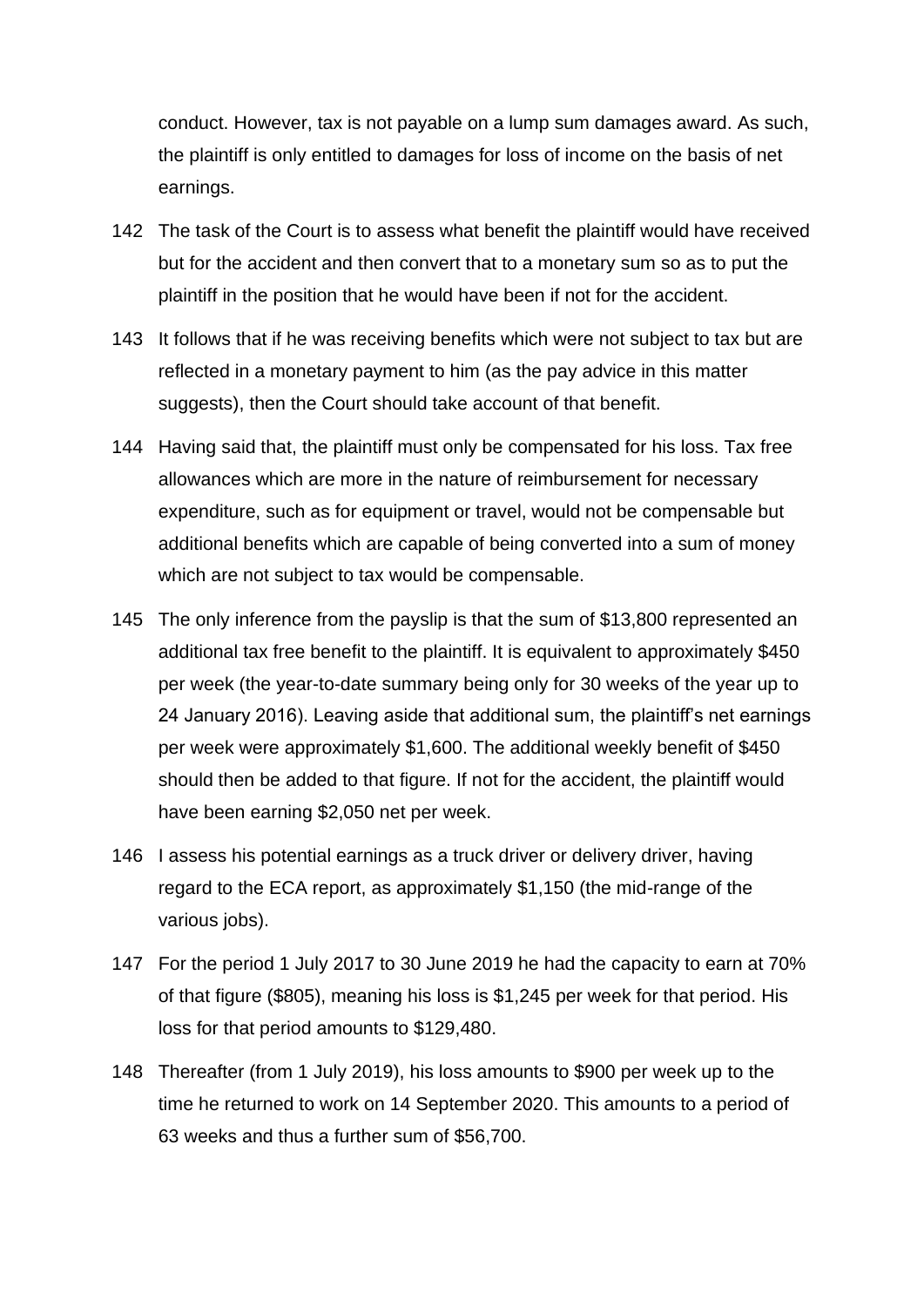- 149 His loss for the period 27 January 2016 to 30 June 2017 amounts to \$151,700. I deduct the sum of \$10,250 from that amount to factor in the five weeks he was incapacitated as a result of the unrelated accident. The loss for that period amounts to \$141,450.
- 150 His past loss of income amounts to \$327,630. I allow past loss of superannuation of \$36,039.

# **Fox v Wood**

- 151 As identified by the defendant, there is a difficulty with the plaintiff's claim for what is known as *Fox v Wood* damages.<sup>7</sup> The additional allowance for what is termed *Fox v Wood* damages arises in a case in which the plaintiff has received Workers Compensation benefits and is liable to repay those benefits. The plaintiff must repay those benefits on a gross basis, but he is compensated for his loss in the damages assessment only on a net basis.
- 152 In *Fox v Wood*, the Court held that the payment of tax on Workers Compensation weekly benefits was a foreseeable consequence of the injuries sustained and, as such, the amount of tax paid on the Workers Compensation benefits may be recoverable as part of the damages claim.
- 153 Ordinarily, all of the Workers Compensation benefits received by an injured worker would be repayable should he recover damages from a third party tortfeasor of any significant sum. It is ordinarily a simple matter of determining the tax that was paid on the weekly benefits and including it in the damages award.
- 154 However, in this matter, the plaintiff does not have to repay all of his weekly benefits because the sum that he has agreed with the Workers Compensation insurer of \$250,000 includes weekly payments and out-of-pocket expenses. The defendant suggests that it is not clear that there is any entitlement to *Fox v Wood* damages, maintaining that this issue needed to be sorted out.
- 155 I do not know how the plaintiff has arrived at a figure of \$85,533 in his schedule of damages.

<sup>7</sup> (1981) 148 CLR 438; [1981] HCA 41.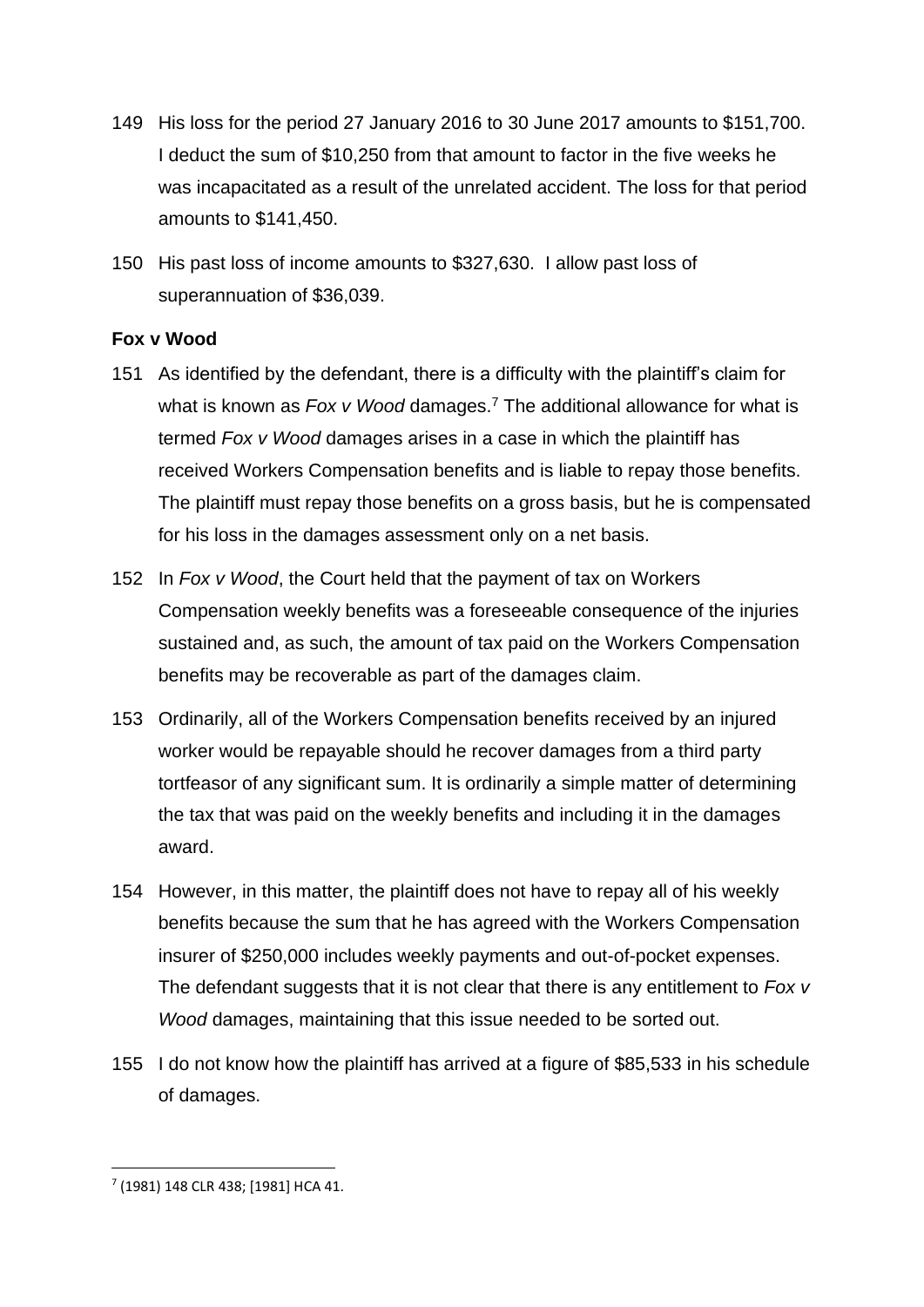- 156 In his final submissions, the plaintiff suggests that in order to reflect the benefit he has received from the agreement with his employer, he reduces the amount he has claimed for medical expenses in this matter from \$90,545.69 to \$30,566. He says he received weekly payments totalling \$219,433.94. He received weekly payments for a period of two years.
- 157 By my calculations, the tax payable on such a sum would be \$57,000 which I allow.

#### **Medical expenses**

- 158 I will adopt the plaintiff's approach to dealing with the agreement with Linfox. There is no detriment to the defendant in such an approach, as if the plaintiff had claimed the whole amount of \$90,545.69, the defendant would have been entitled to a credit of \$59,979.63. The overall assessment would have been increased by the sum of \$59,979.63 but the damages payable would have been reduced by that amount.
- 159 I thus allow past out-of-pocket expenses in the sum of \$30,566 with an additional sum of \$5,000 to reflect additional expenses subsequent to the cessation of Workers Compensation benefits.
- 160 It is thus not necessary to consider further the effect of the settlement with Linfox. The amount that the plaintiff has recovered in damages has been reduced to reflect the difference between the total amount of Workers Compensation benefits received and the amount that the plaintiff must repay Linfox.

#### **Future Loss of earning capacity**

- 161 The plaintiff also submits that, although he has returned to work and is apparently working full-time 14 hours a day, there should be some buffer on account of loss of earning capacity.
- 162 I do not accept that later submission. The plaintiff has now been working for over nine months on a full-time basis, indeed, for around 70 hours a week. There is no evidence that he has had to take any time off work or that he might be ceasing work in the future. He said he hoped to work until the age of 75. Whilst that might be viewed as a significant achievement, having regard to his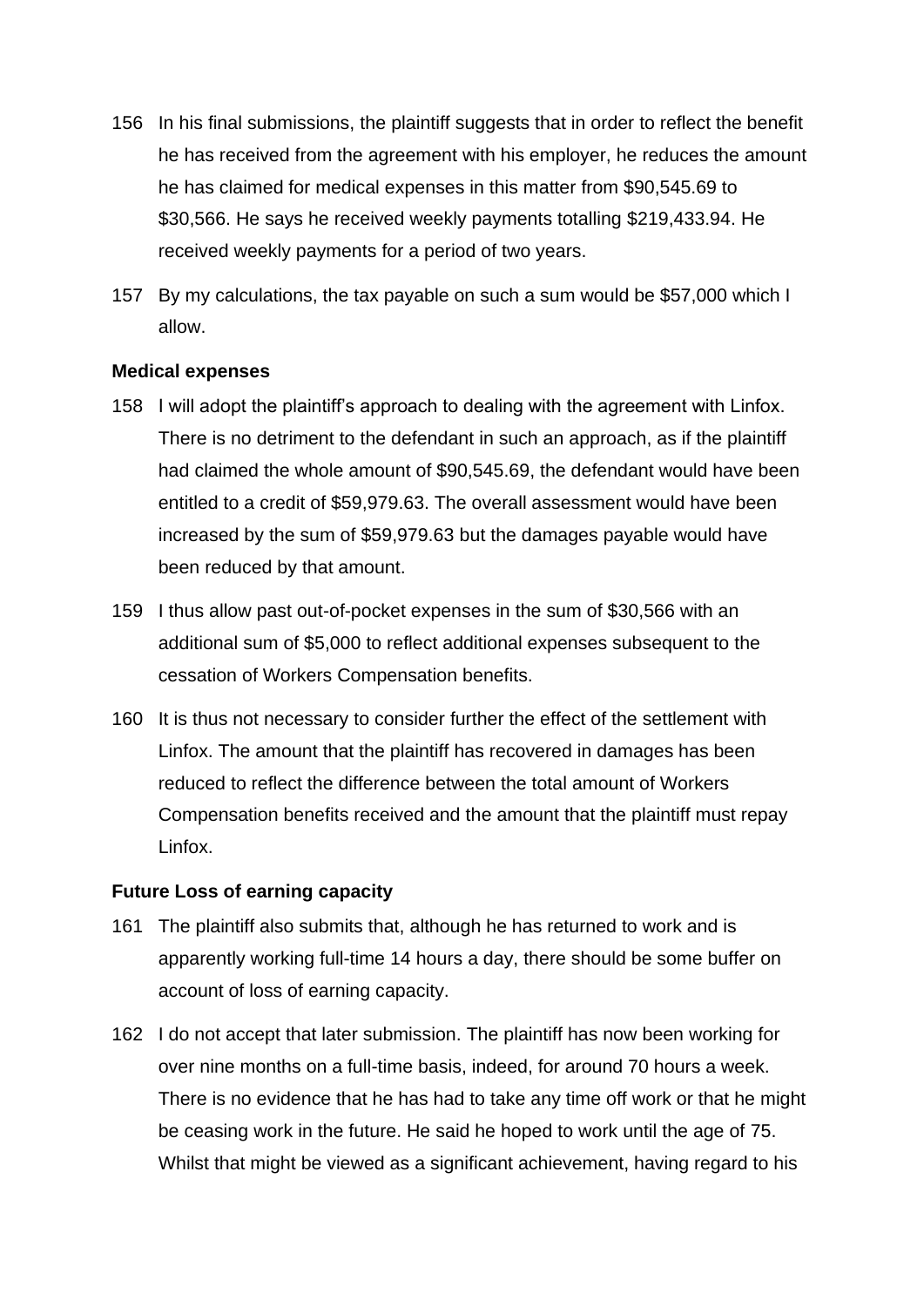age and the type of work he is performing, the only evidence which might suggest that he would have to cease work at any time because of the injuries which he suffered in the accident comes from Dr Diamond.

- 163 Dr Diamond suggests that the plaintiff's ongoing psychological state remains brittle. In December 2020 Dr Diamond was somewhat pessimistic about the plaintiff's ability to continue working in the job he was doing. However, at least at the nine-month stage, that opinion has been shown to be unduly pessimistic. The plaintiff continues to work 14 hours a day. There is no evidence he is having difficulty performing the work or that he will be ceasing work in the future.
- 164 The Court may award a buffer in circumstances in which there are difficulties in assessing the precise loss and there is considerable uncertainty as to when an injured person might cease work or what his or her diminution in earning capacity might be.<sup>8</sup> However, the plaintiff is not entitled to a buffer merely based on some speculation (without any evidence in support) that he might cease work. In my view, the plaintiff is not entitled to any allowance for future economic loss.

#### **Future out-of-pocket expenses**

165 The plaintiff claims the sum of \$10,000 by way of a buffer. I allow the sum of \$5,000 only because, whilst the plaintiff has returned to work, Dr Diamond suggests that he may need some ongoing psychiatric treatment from time to time and there may be some need for treatment if there is a temporary relapse.

#### **Care**

- 166 The plaintiff claims for past domestic assistance at 3 hours per week for most of the period since the accident and claims a buffer of \$10,000 on account of future domestic assistance.
- 167 Both parties relied on expert occupational therapists, Suzanne Miller-Ravagnani on behalf of the plaintiff and Deborah Hammond on behalf of the defendant. They participated in a conclave and prepared a joint report. Their estimates for the need for care differed. Ms Ravagnani estimated that the

<sup>8</sup> Allianz Australia Insurance Ltd v Cervantes [2012] NSWCA 244 at [38] (per Basten JA, McColl and Macfarlan JJA agreeing).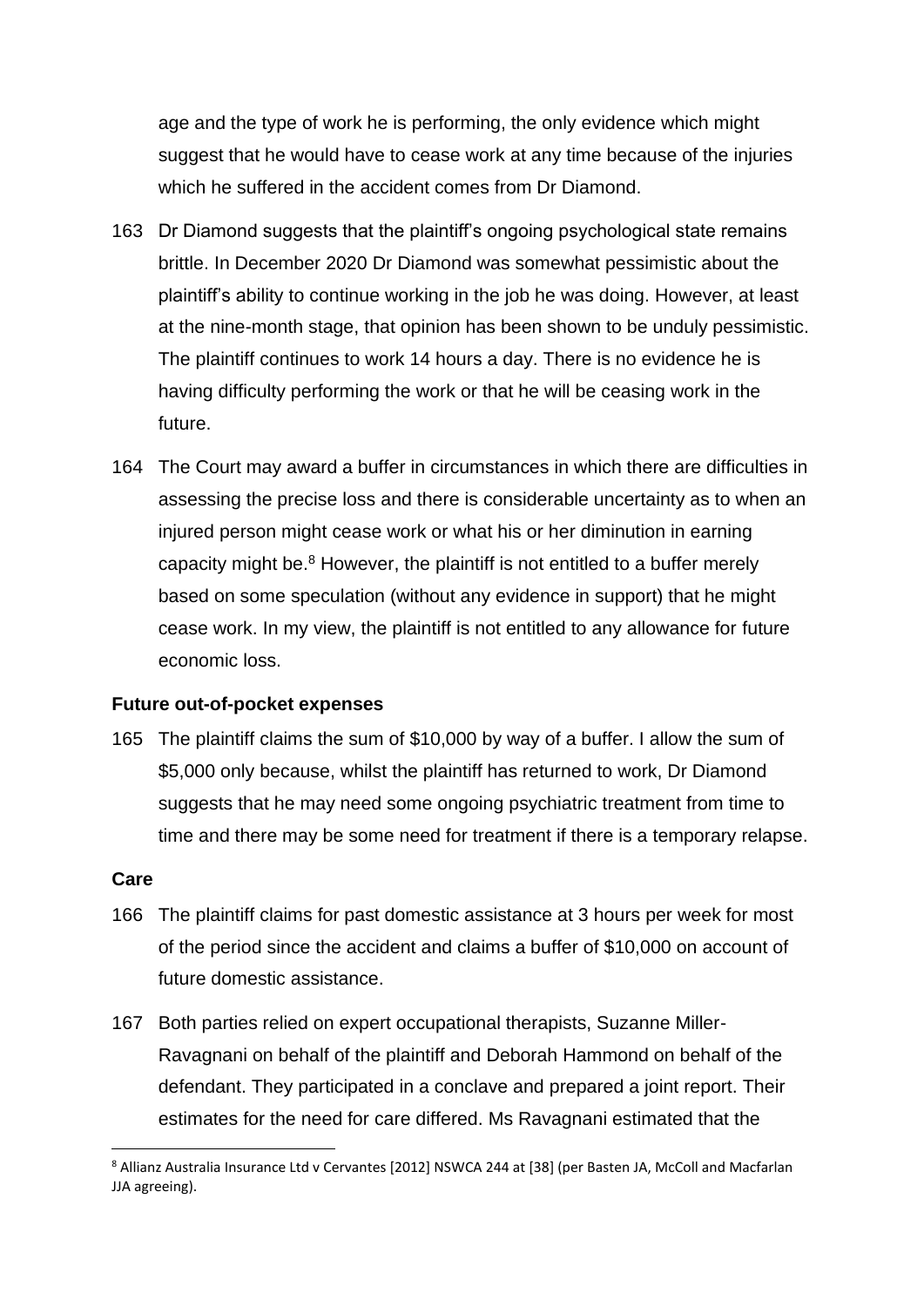plaintiff's partner had provided 4 hours a day care for an initial period in 2016. She thought that he would require 2 hours per day care on an ongoing basis as well as some additional equipment needs.

- 168 Whilst Ms Hammond agreed that the plaintiff would have required some care initially, she did not consider that the plaintiff required any ongoing assistance.
- 169 The opinions of the occupational therapists, experts as they are, often rise or fall depending on the assumptions that they have made and the information with which they have been provided.
- 170 As I have already indicated, some of the plaintiff's statements about his inability to perform domestic tasks must be taken as exaggerated or over-statements. I am unable to reconcile the proposition that the plaintiff was unable to perform ordinary domestic tasks around the home when he was able to undertake serious and extensive riding on a daily basis. He was back on his bike by late June 2016. By the end of December 2016 he was riding the same distances and the same speeds as he was before the accident.
- 171 As I have already indicated, that does not mean that he had recovered from his psychological condition but it does tend to suggest that his physical disability was somewhat limited.
- 172 The plaintiff claims an amount of 3 hours per week from the date of the accident until the time that he went back to work on 14 September 2020. Whilst he may have needed 3 hours per week for the initial period, it is difficult to understand why that same need would have been present by, for example, December 2016.
- 173 There is no claim for past care on a commercial basis. The claim is based on gratuitous care provided to the plaintiff. The assessment of damages for gratuitous care is governed by s 12 *CLA WA*.
- 174 No damages are to be awarded for the services if the services would have been provided to the person even if the person had not suffered the injury. Further, there is a threshold set out in s 12(3). If the amount of damages that could be awarded under s 12(5) or s 12(7) is less than the specified amount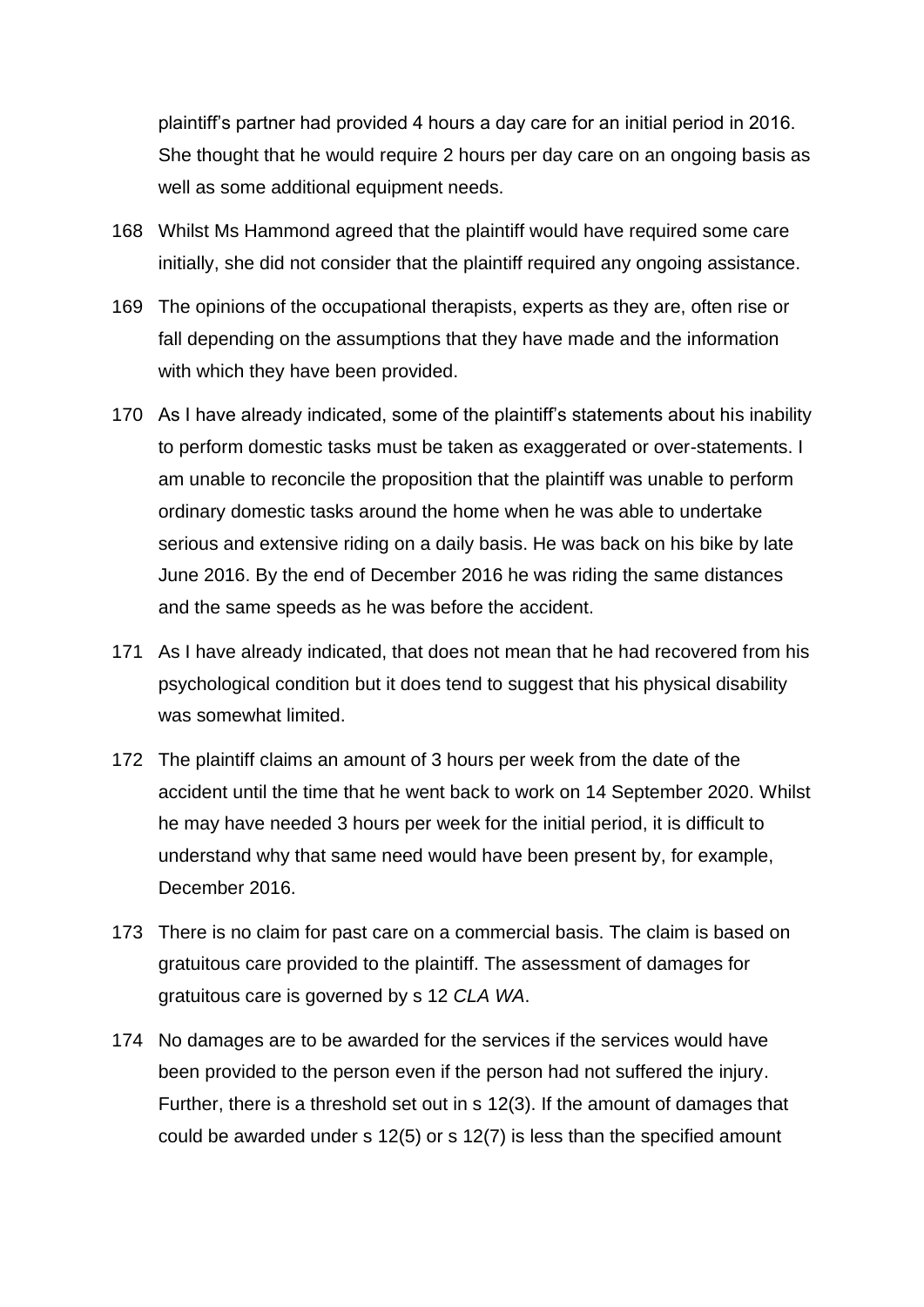(identified as Amount B or less), no damages are to be awarded for the services.

- 175 As set out in s 12(7), if the services are provided for less than 40 hours per week (that is, this matter), the amount of damages awarded is not to exceed the amount calculated on an hourly basis at an hourly rate that is 1/40th of the weekly rate, that would be applicable under sub-section 12(5).
- 176 The parties were unable to agree on the rate. The plaintiff claimed the maximum permissible rate. The defendant suggested \$20 per hour.
- 177 In my view, on a proper application of s 12, the rate should be 1/40th of average weekly earnings in WA which would be \$42 per hour.
- 178 For the purposes of s 12, Amount B as at 2021 is \$7,000. The plaintiff is not entitled to recover any amount for gratuitous care unless the amount to be awarded is greater than \$7,000.
- 179 In my view, the plaintiff's return to extensive bike riding by December 2016 must be taken to have put an end to his need for assistance in hanging out the clothes on the line, doing the vacuuming or any tasks around the home. Further, he was back driving a car and could of course ride a bike anywhere he wanted to. If he had a need for care at the 3 hours per week claimed by the plaintiff, that would amount to \$126 per week. Plainly, on that calculation, the total amount recoverable for 2016 would not exceed the amount specified as Amount B.
- 180 Damages must be assessed in accordance with *CLA WA*. The plaintiff has not overcome the threshold. Further, there is no basis on which he could be entitled to any sum for future care, having regard to his current activities.

#### **Assessment**

181 In the circumstances, I assess damages as follows:

| <b>Head of Damages</b> | Amount    |
|------------------------|-----------|
| General damages        | \$120,000 |